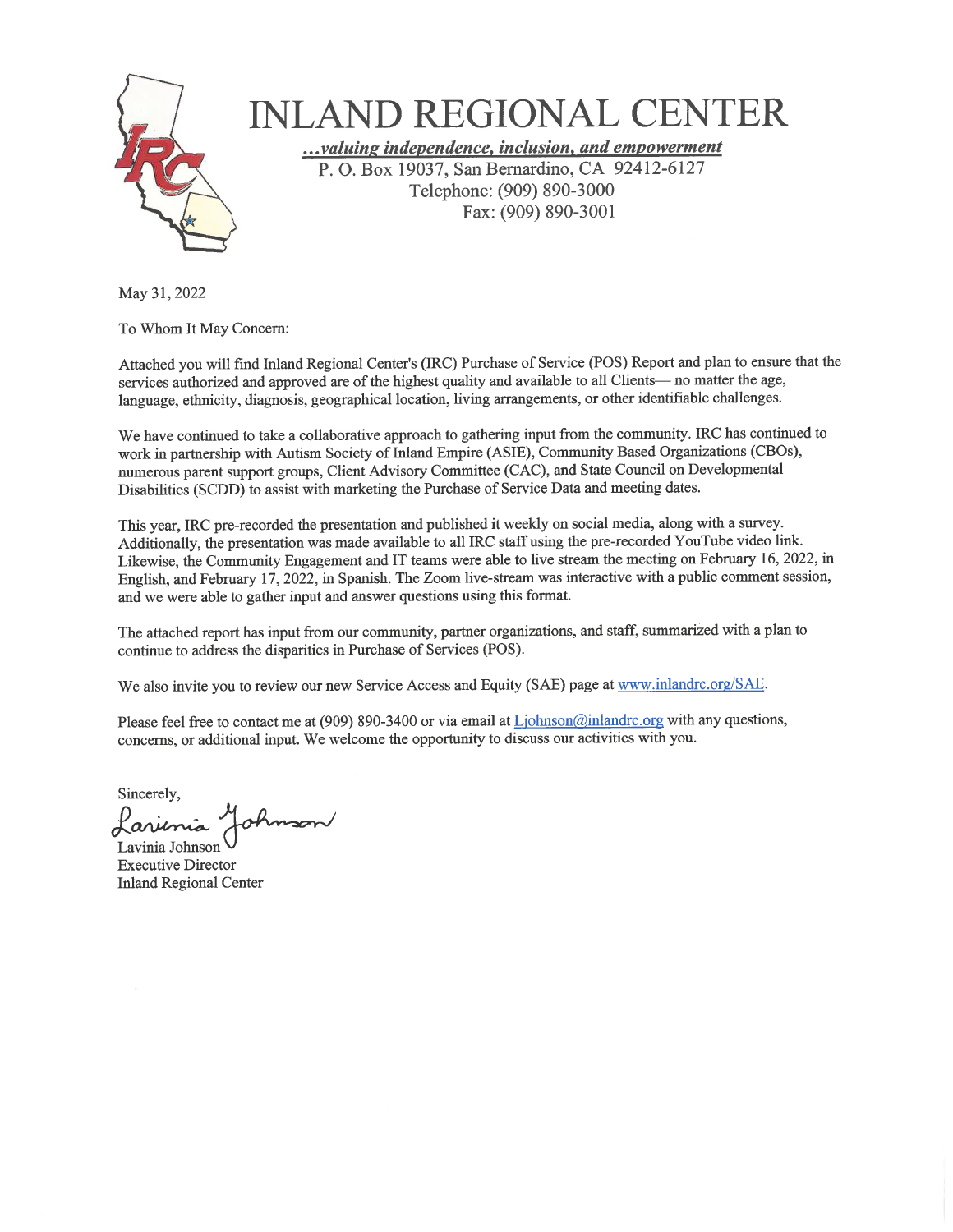

# **Common acronyms used throughout this report**

| <b>ASIE</b>       | <b>Autism Society Inland Empire</b>                                                                               |
|-------------------|-------------------------------------------------------------------------------------------------------------------|
| <b>CAC</b>        | <b>Consumer Advisory Committee</b>                                                                                |
| <b>CSC</b>        | <b>Consumer Services Coordinator</b>                                                                              |
| <b>CBO</b>        | <b>Community Based Organization</b>                                                                               |
| <b>CEU</b>        | <b>Continuing Education Unit</b>                                                                                  |
| <b>CFT</b>        | Child Family Team                                                                                                 |
| <b>CLASE</b>      | Colaboración, Liderazgo, Abogacía, Servicio y Educación (collaboration, leadership, advocacy, service, education) |
| <b>CP</b>         | <b>Cerebral Palsy</b>                                                                                             |
| <b>DACA</b>       | Deferred Action for Childhood Arrivals                                                                            |
| <b>DDS</b>        | Department of Developmental Services                                                                              |
| <b>DRC</b>        | Disability Rights California                                                                                      |
| <b>EPU</b>        | <b>Exceptional Parents Unlimited</b>                                                                              |
| <b>ICF</b>        | <b>Intermediate Care Facility</b>                                                                                 |
| <b>ID/DD</b>      | Intellectual Disability/Developmental Disability                                                                  |
| <b>IEP</b>        | <b>Individualized Education Program</b>                                                                           |
| <b>IHSS</b>       | <b>In-Home Support Services</b>                                                                                   |
| <b>IPP</b>        | <b>Individual Program Planning</b>                                                                                |
| <b>IRC</b>        | <b>Inland Regional Center</b>                                                                                     |
| <b>ISC</b>        | <b>Infant Services Coordinator</b>                                                                                |
| <b>LMS</b>        | Learning Management System                                                                                        |
| <b>NOA</b>        | Notice of Action                                                                                                  |
| <b>OCRA</b>       | Office of Clients' Rights Advocacy                                                                                |
| OT                | <b>Occupational Therapy</b>                                                                                       |
| <b>POS</b>        | Purchase of Service                                                                                               |
| <b>PT</b>         | Physical Therapy                                                                                                  |
| <b>RC</b>         | <b>Regional Center</b>                                                                                            |
| <b>SAE</b>        | Service Access and Equity                                                                                         |
| <b>SCDD</b>       | <b>State Council of Developmental Disabilities</b>                                                                |
| <b>SDP</b>        | Self Determination Program                                                                                        |
| <b>SSI</b>        | <b>Supplemental Security Income</b>                                                                               |
| <b>TASK</b>       | Team of Advocates for Special Kids                                                                                |
| <b>UCR/SEARCH</b> | University of California Riverside/Support, Education, Advocacy, Resources, Community Hope                        |
| <b>VAC</b>        | Vendor Advisory Committee                                                                                         |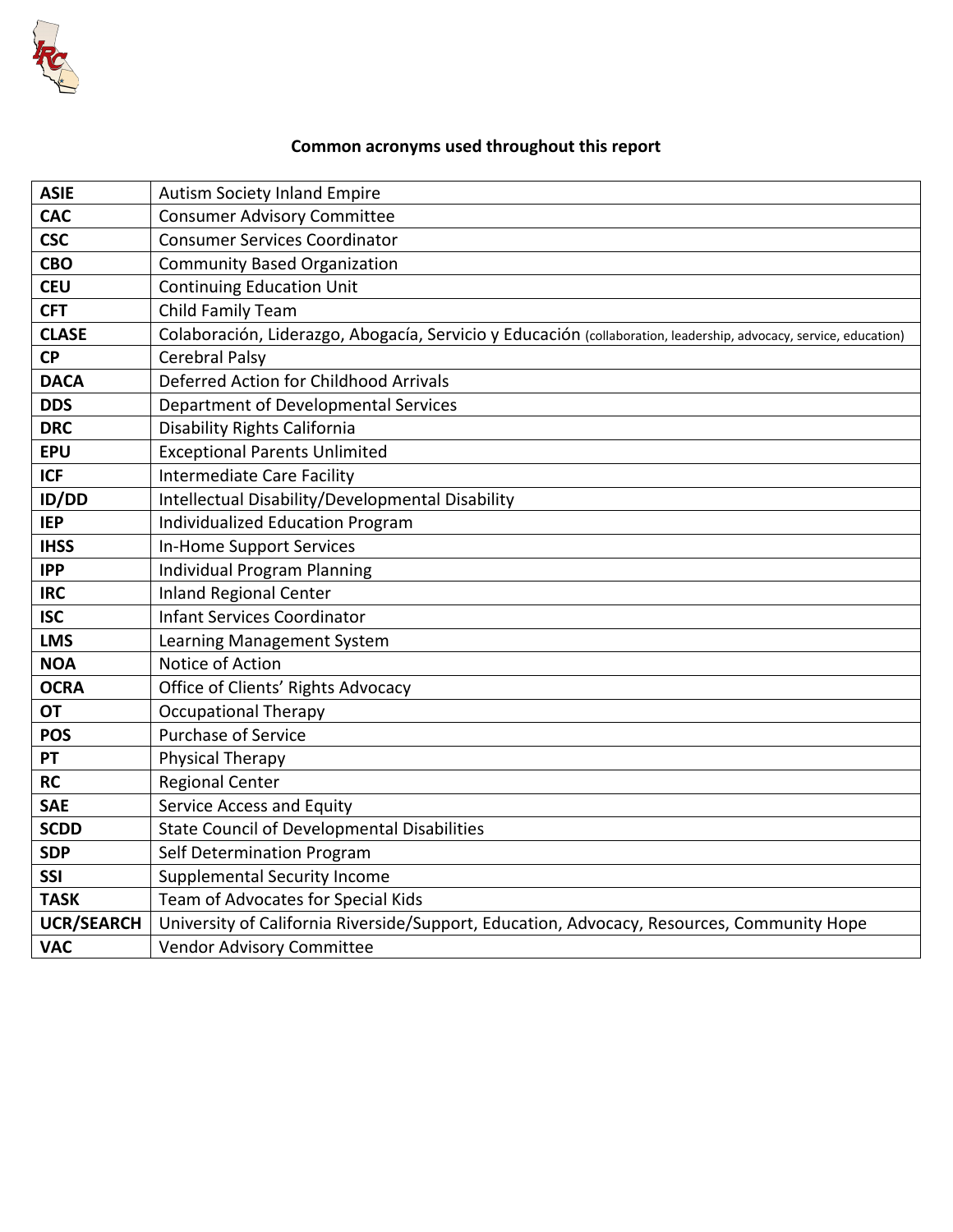

## **Diversity/Disparity/SAE Data Action Items**

The following actions were taken by Inland Regional Center to increase virtual attendance and participation in the discussion of service access and equity related to Purchase of Service (POS):

- On November 23, 2021, the POS virtual Public Input Meeting "We Want to Hear from You!" was announced and posted on IRCs website and calendar.
- On December 27, 2021, the POS Data were posted on IRCs website in English and Spanish under the Accountability page.
- On January 6, 2022, the POS PPT with voiceover was emailed to IRC Directors.
- On January 11,2022, the POS PPT was presented to IRC Directors.
- On January 11, 2022, the POS Public Input meeting PPT with voiceover and link to the stakeholder survey was emailed to all IRC staff. All IRC staff were invited to watch the presentation, provide feedback by completing the survey and informed them of the February 16 and 17 live/virtual public input sessions.
- On January 11, the POS Disparity Data "We Want to Hear from You!" PPT presentation with link to stakeholder survey was posted to IRCs social media platforms: Facebook, Instagram, and Twitter, which began a series of weekly posts for six consecutive weeks leading up to the live public input sessions. The series of weekly posts occurred on: January 11, 17, 24, 31 and February 7 and 14.
- On January 12, 2022, the Community Engagement Program Manager met with current CBOs that have SAE grants from DDS and invited them to attend IRCs POS Public Input meetings.
- On January 12, 2022, IRCs Cultural Specialist announced the February 16 and 17 live/virtual POS Public Input Meetings "We Want to Hear from You!" to attendees of the Virtudes Especiales Spanish parent support group. Attendees were invited to join the meetings and were encouraged to submit their comments and suggestions during the public input session or via the survey or email.
- On January 14, 2022, IRCs Cultural Specialist presented the POS Data to C.L.A.S.E. leaders and provided link to the stakeholder survey.
- On January 14, 2022, C.L.A.S.E. leaders were invited to attend IRCs live POS Public Input meetings and were encouraged to provide public input.
- On January 19, 2022, the POS Data were presented to IRCs Disparity Link team.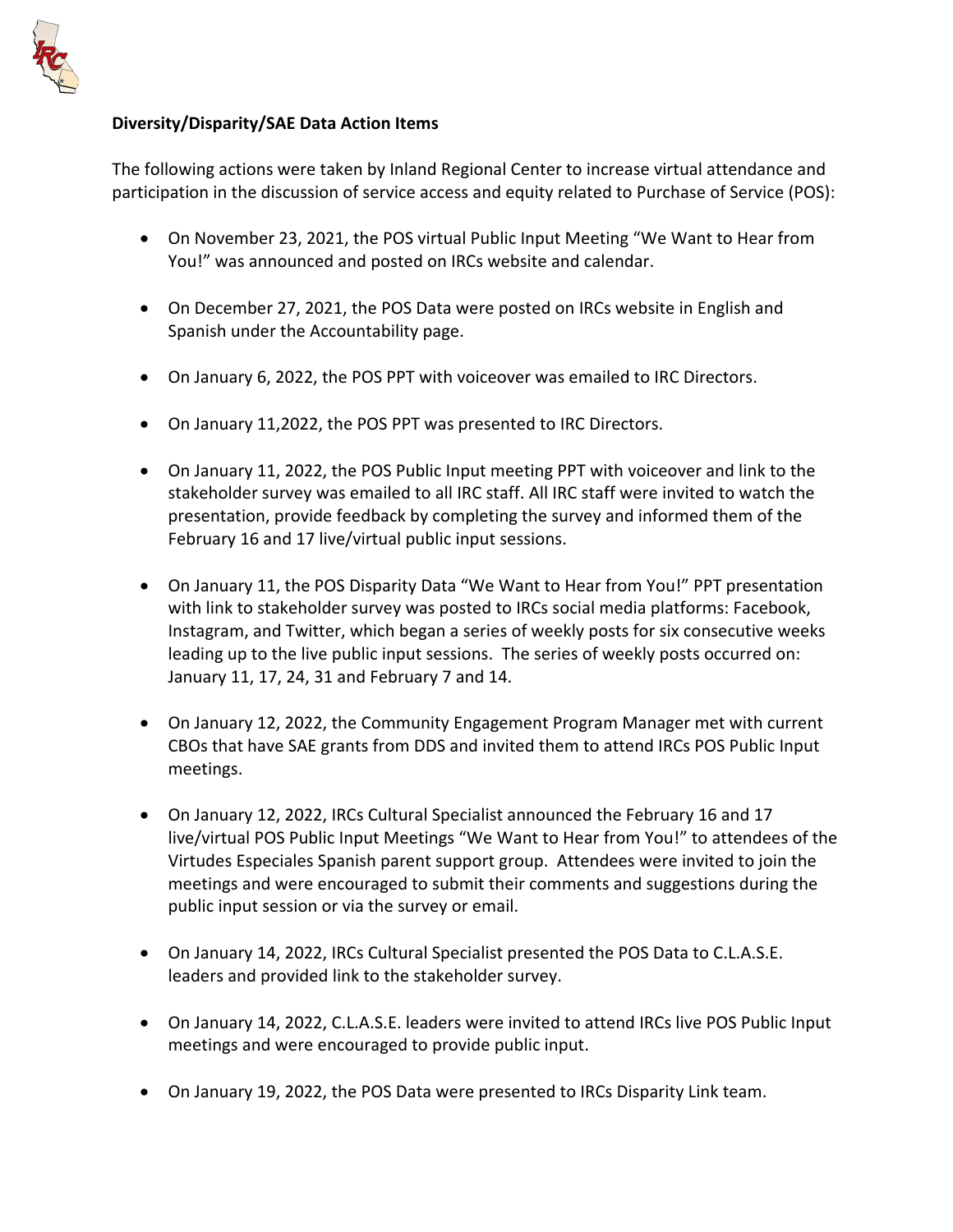

- On January 20, 2022, the POS Public Input meetings were announced on IRCs Client Advisory Committee (CAC) Facebook page.
- On February 2, 2022, the Public Input Meeting "We Want to Hear from You!" announcement was shared with Clients' Rights Advocate from Office of Clients' Rights Advocacy (OCRA)/Disability Rights California (DRC).
- On February 10, 2022, IRCs Cultural Specialist presented the POS data and link to the stakeholder survey at the IRC/CAC "Hang Out." Attendees were encouraged to provide their comments and suggestions via the survey or by email and were invited to attend the live POS Public Input meetings on February 16 and 17.
- On February 11, 2022, IRCs Cultural Specialist posted the POS Public Input meeting flyers in both English and Spanish on the C.L.A.S.E. Facebook page.
- On February 14, 2022, the Public Input meeting "We Want to Hear from You!" announcement was shared with the Vendor Advisory Committee (VAC). Attendees were encouraged to attend the live POS Public Input meetings on February 16 and 17.
- On February 16, 2022, the live POS Disparity Data "We Want to Hear from You!" virtual presentation with public input session was delivered in English to the community.
- On February 17, 2022, the live POS Disparity Data "We Want to Hear from You!" virtual presentation with public input session was delivered in Spanish to the community.
	- o English session 5-6pm
		- $\blacksquare$  Number of attendees = 26
	- o Spanish session 5-6pm
		- Number of attendees =  $18$
- Total Public Input surveys received from all sources mentioned above: 8
	- $\circ$  English surveys = 6
	- $\circ$  Spanish surveys = 2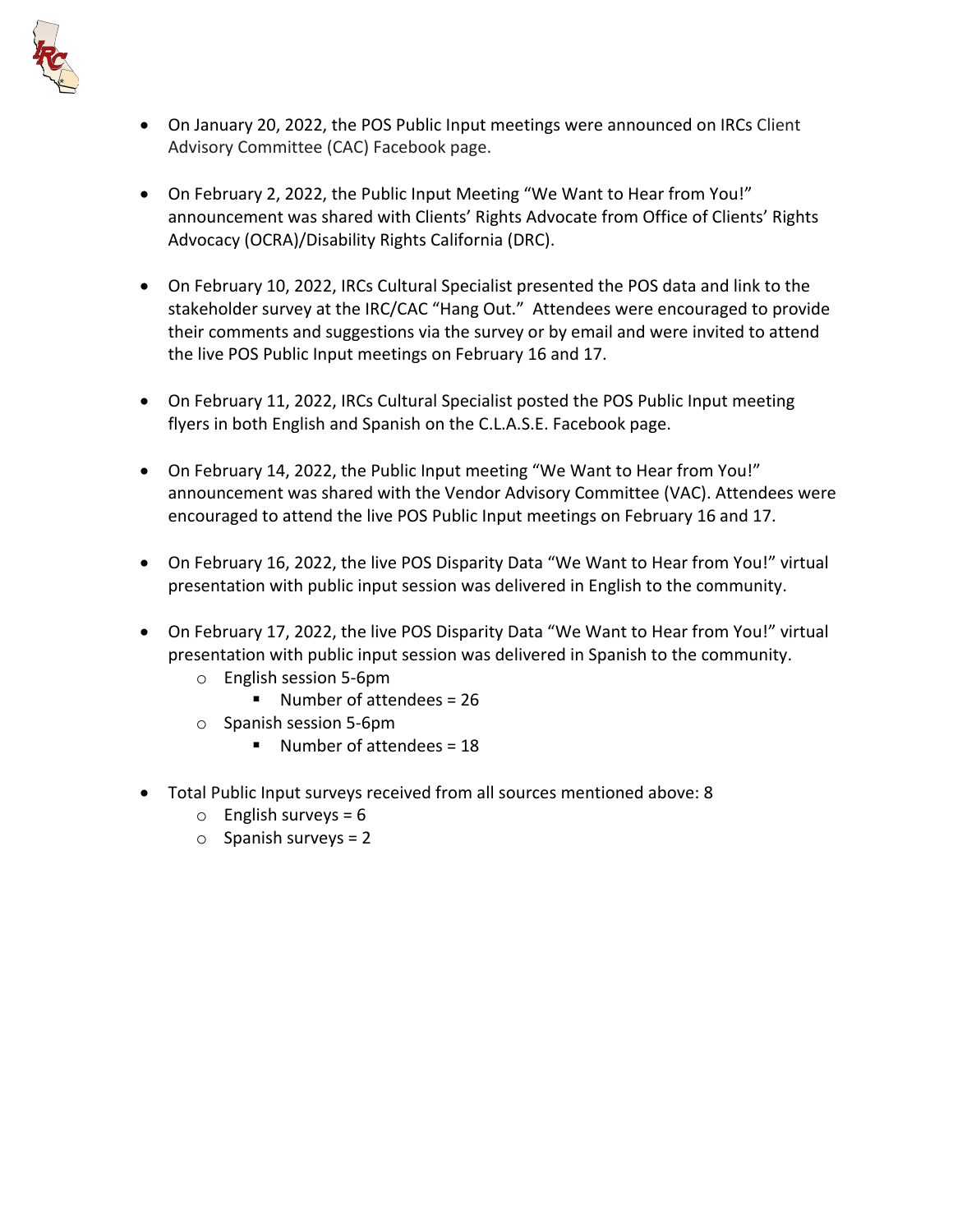

# **Fiscal Year 2020-2021 Service Access and Equity Presentation Stakeholder Meeting Notes "We Want to Hear from You!" Purchase of Service Public Input February 16, 2022 – English session 5:00 PM to 6:00 PM**

#### **Virtually attended by:**

Lavinia Johnson, Executive Director, Vince Toms, Director of Community Services, Treva Webster, Director of Early Start, Intake, Clinical, and FRN, CJ Cook, Community Engagement Program Manager, Kurtis Franklin, IT Program Manager, Lilliana Garnica, Cultural Specialist, Daisy Quiroz, Community Relations Specialist, George Gonzalez, CST III, Ismeth Estrada, CST I, Gregory Harris, Consumer Advocate.

#### *CBOs in attendance*

- Access Non-Profit Center
	- o Ardena Bartlett Parenting Black Children (PBC) SAE grant project
- Autism Society Inland Empire
	- o Beth Burt Colaboración, Liderazgo, Abogacía, Servicio y Educación (C.L.A.S.E.)
- Familias First
	- $\circ$  Victor Campos Creating Leadership Among Parents (CLAP) SAE grant project
- Padres con Ganas
	- o Martha Barragan and Maria Martinez Genuine, Animate, Navigate, Assist, Succeed (GANAS)

Stakeholder virtual attendance included community members, clients, parents/caregivers, vendors, and IRC staff. Number of stakeholder attendees = 26

Presentation included common regional center acronyms, important POS disparity timelines, IRC and DDS disclaimers, information on POS Expenditures, IRC Client and staff growth, the Community Engagement Unit, Transportation Grant, current and finalized CBO SAE projects, POS disparity data highlights, unprecedented barriers related to IRC and the IRC community, SAE accomplished and projected goals, IRCs Spanish virtual parent support group, SAE barriers and median rates, IRCs common services list, information about IRC BOT meetings, invitation to IRCs upcoming Performance Contract Public Input Meeting, information on how to stay connected, how to contact IRCs Cultural Specialist, CBO SAE project presentations, a Public Input session, and links to the annual POS survey.

You may review the English 2020/2021 POS disparity data at:

[https://www.inlandrc.org/wp-content/uploads/2022/01/IRC-POS-Disparity-Data-Reports-2020-](https://nam02.safelinks.protection.outlook.com/?url=https%3A%2F%2Fwww.inlandrc.org%2Fwp-content%2Fuploads%2F2022%2F01%2FIRC-POS-Disparity-Data-Reports-2020-2021-2.pdf&data=04%7C01%7Clgarnica%40inlandrc.org%7Cbb62c278cc2044b18ee508d9efffc3f7%7Ce584e5d8dc4343da892f117a0f676c99%7C0%7C0%7C637804704039229933%7CUnknown%7CTWFpbGZsb3d8eyJWIjoiMC4wLjAwMDAiLCJQIjoiV2luMzIiLCJBTiI6Ik1haWwiLCJXVCI6Mn0%3D%7C3000&sdata=MUux8wPlJiGL5xI6Fe7RSdaMcV0Iv7r1pIAaacHE%2FL0%3D&reserved=0) [2021-2.pdf](https://nam02.safelinks.protection.outlook.com/?url=https%3A%2F%2Fwww.inlandrc.org%2Fwp-content%2Fuploads%2F2022%2F01%2FIRC-POS-Disparity-Data-Reports-2020-2021-2.pdf&data=04%7C01%7Clgarnica%40inlandrc.org%7Cbb62c278cc2044b18ee508d9efffc3f7%7Ce584e5d8dc4343da892f117a0f676c99%7C0%7C0%7C637804704039229933%7CUnknown%7CTWFpbGZsb3d8eyJWIjoiMC4wLjAwMDAiLCJQIjoiV2luMzIiLCJBTiI6Ik1haWwiLCJXVCI6Mn0%3D%7C3000&sdata=MUux8wPlJiGL5xI6Fe7RSdaMcV0Iv7r1pIAaacHE%2FL0%3D&reserved=0)

You may review the English POS Public Input meeting at: <https://youtu.be/DnI08LDJn6o>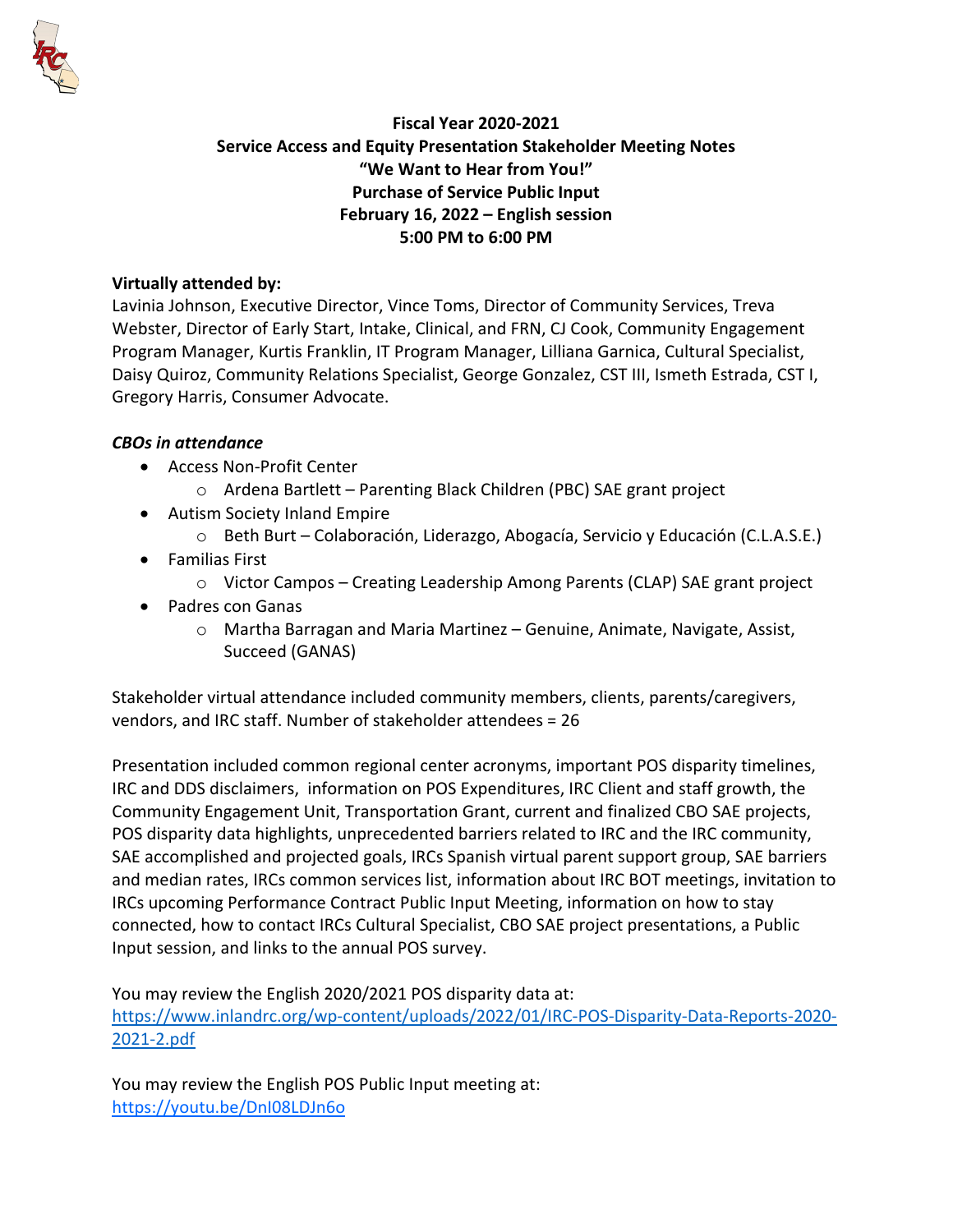

# **Fiscal Year 2020-2021 Service Access and Equity Presentation Stakeholder Meeting Notes "¡Queremos Saber Su Opinion!" Purchase of Service Public Input February 17, 2022 – Spanish session 5:00 PM to 6:00 PM**

#### **Virtually attended by:**

CJ Cook, Community Engagement Program Manager, Kurtis Franklin, IT Program Manager, Lilliana Garnica, Cultural Specialist, Daisy Quiroz, Community Relations Specialist, George Gonzalez, CST III, Ismeth Estrada, CST I.

## *CBOs in attendance*

- Autism Society Inland Empire
	- o Clara Garcia Colaboración, Liderazgo, Abogacía, Servicio y Educación (C.L.A.S.E.) which in English means, collaboration, leadership, advocacy, service, and education
- Familias First
	- $\circ$  Victor Campos Creating Leadership Among Parents (CLAP) SAE grant project
- Padres con Ganas
	- o Martha Barragan and Maria Martinez Genuine, Animate, Navigate, Assist, Succeed (GANAS)

Stakeholder virtual attendance included community members, clients, parents/caregivers, vendors, and IRC staff. Number of stakeholder attendees = 18

Presentation included common regional center acronyms, important POS disparity timelines, IRC and DDS disclaimers, information on POS Expenditures, IRC Client and staff growth, the Community Engagement Unit, Transportation Grant, current and finalized CBO SAE projects, POS disparity data highlights, unprecedented barriers related to IRC and the IRC community, SAE accomplished and projected goals, IRCs Spanish virtual parent support group, SAE barriers and median rates, IRCs common services list, information about IRC BOT meetings, invitation to IRCs upcoming Performance Contract Public Input Meeting, information on how to stay connected, how to contact IRCs Cultural Specialist, CBO SAE project presentations, a Public Input session, and links to the annual POS survey.

You may review the Spanish 2020/2021 POS disparity data at: [https://www.inlandrc.org/wp-content/uploads/2022/01/IRC-POS-Disparity-Data-Reports-2020-](https://www.inlandrc.org/wp-content/uploads/2022/01/IRC-POS-Disparity-Data-Reports-2020-2021-2-Sp.pdf) [2021-2-Sp.pdf](https://www.inlandrc.org/wp-content/uploads/2022/01/IRC-POS-Disparity-Data-Reports-2020-2021-2-Sp.pdf)

You may review the Spanish POS Public Input meeting Power Point presentation at: <https://youtu.be/x8diApZzYHg>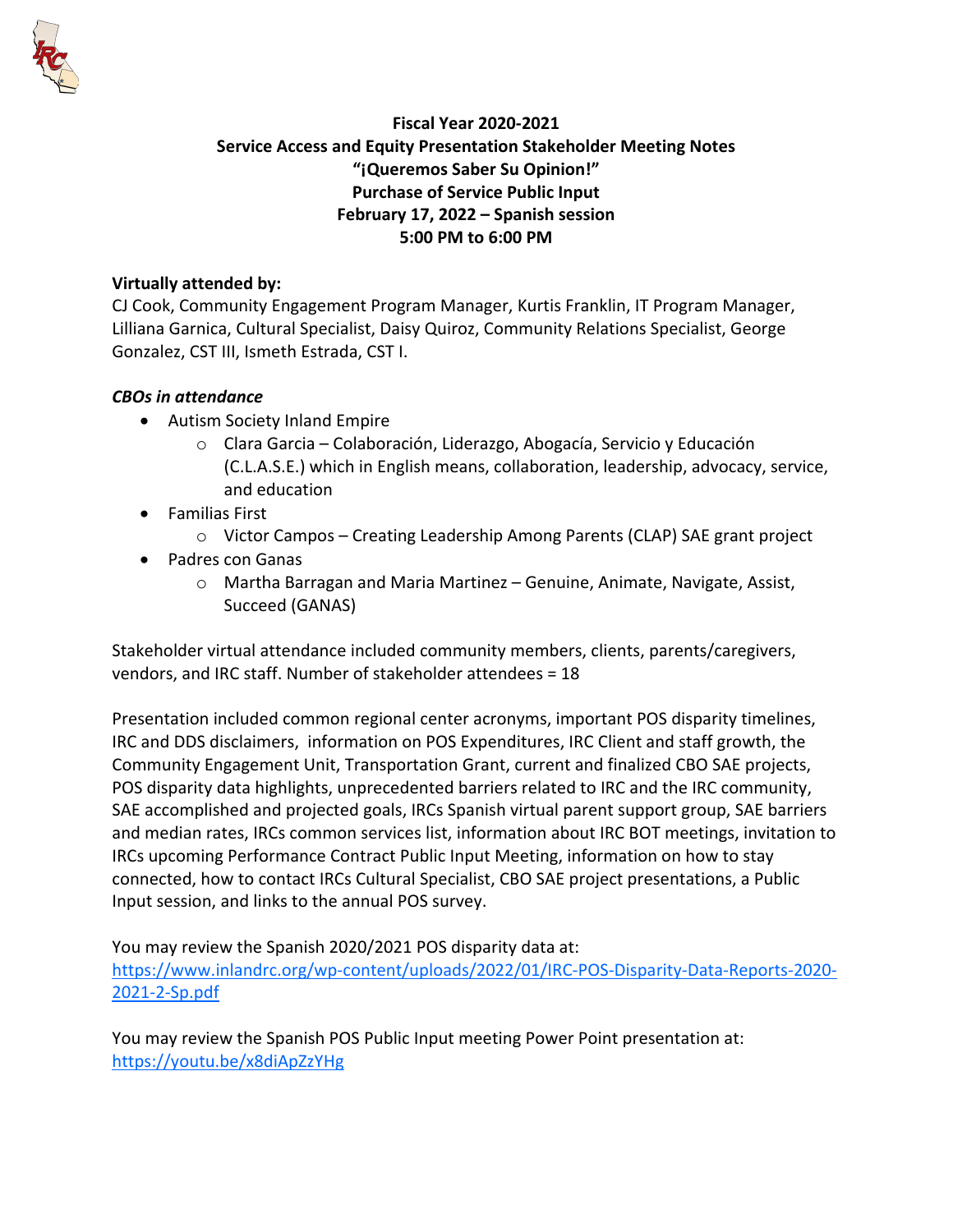

**Issues Identified and feedback from SAE Stakeholder Virtual Meetings, Public Input Surveys, and presentation of POS disparity data to various groups in the IRC community.**

## **01/14/2022 Input from C.L.A.S.E. Leaders:**

- Even after DDS lifted the cap on respite, CSCs are telling families that they can only get 30 hours of respite.
- Families are not aware that the IPP can be amended at any time.
- Create 30 second videos for the community about the POS Public Input meetings.
- Start the POS Public Input meetings with a question.
- Send POS meeting announcements by text message.
- Make a short Power Point presentation of the POS disparity Power Point for CLASE leaders to use to present to their groups and audiences. Train CLASE leaders how to deliver this Power Point to their groups and audiences. This can serve as an additional way to collect public input and data from the community. CLASE leaders can encourage their groups and audiences to attend IRCs live POS Public Input meetings and explain to their groups and audiences how to provide public input.
- If I ask for a service and the regional center doesn't have a vendor to provide me that service, then the regional center should create the program.

## **01/19/2022 Input from "Disparity Link" attendees:**

• "I want to share something I have heard from quite a few of the families I serve in east side of the Coachella Valley. There is an immense need in those communities, a lot of immigrants and agricultural workers. A lot also have very humble homes and have shared that they don't request or accepts services because they are embarrassed of their humble homes, and/or that they would first like to make repairs before they can feel comfortable a vendor or an outside person coming to their home. Unfortunately, because of the limited income they don't have the funds to do the repairs such as leaking roofs when it rains, or cosmetic repairs."

## **02/10/2022 Input from "Hang Out" attendees:**

- We need more programs.
- There needs to be more focus on the deaf and hard of hearing community.
- CSCs do not have enough time for their clients because their caseloads are too high.
- We all need to work together.

#### **02/16/2022 Input from the live English POS Public Input Virtual Meeting:**

- My input for addressing No POS is to reach out to those groups and simply ask why? There are many ways this can be done, phone survey, focus group, etc.... Some families don't even know that they have RC services.
- Thank you for all the great information!
- Ardena from Access Non-Profit Center presented their Parenting Black Children SAE project.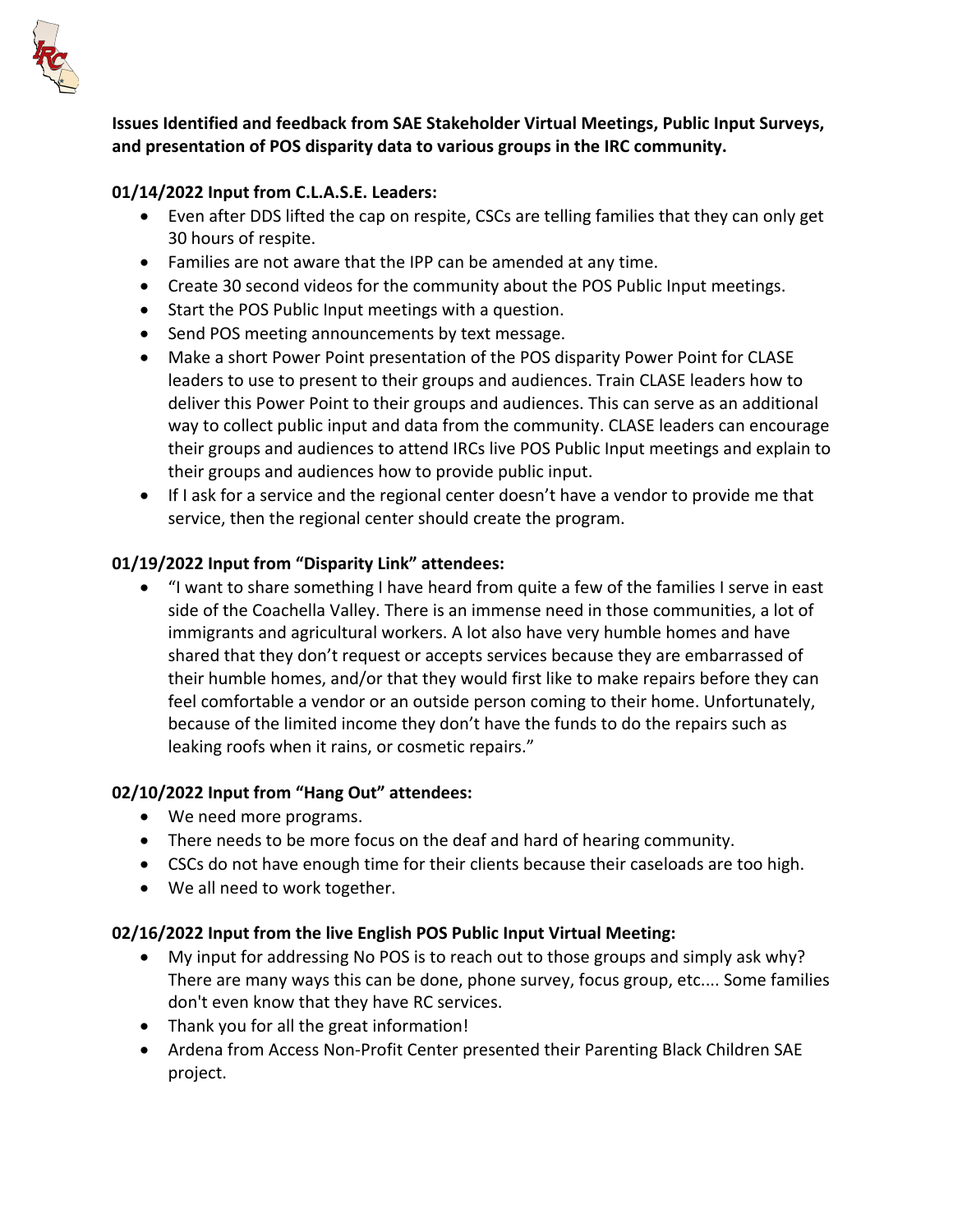

- My son and those that look like him and me deserve to have equitable access to services and programs that will allow us to have an amazing future. Getting equitable access to services is not as easy as ABC and 123. I commend IRC and particularly the work of Lilliana Garnica the Cultural Specialist in supporting our initiative and being a true partner in decreasing disparities.
- I congratulate IRC and the many of their SCs who attended the Cultural Humility: Black Voices and Developmental Disabilities workshops.
- I commend Lilliana on the work that she has been doing. To the Community Engagement team, I have felt engaged, not only as a parent but as a CBO and as a person who really supports diversity and every component of diversity and so I say thank you for creating that bridge that we can walk back and forth from one side to the other. Thank you so much IRC for all the work that you are doing to decrease disparities in the community.
- Beth from ASIE introduced and updated on C.L.A.S.E. Community of Practice SAE project.
- I also want to echo what Ardena said just a big thank you for the Inland Regional Center. I think this was your best POS meeting yet. I love the presentation. Great job and thank you.
- It is so great to work collaboratively with most of the staff at IRC.
- The community is looking for a wide variety of options for social recreation such as art and music classes and horseback riding that would be available for the community that IRC would be able to pay for. CLASE leaders sent a letter to DDS with these services that we are proposing.
- We know that because of COVID utilization of services has been affected but we're curious what the re-integration plan is going to be. Are we looking at it from a geographic as well as ethnic and language disparity issue? So, making sure families are going to have equal access and looking at the barriers as we start to re-integrate back into the real world. Thank you all for all your work. It is a privilege and a pleasure to work with all of you.
- Ardena, thank you for your input and participation today. We at IRC appreciate the opportunity to collaborate with you and your CBO!
- I want to take a moment and thank Ardena and Beth for your leadership in our community and for the collaboration!
- Victor from Familias First introduced the CLAP SAE project.
- Lilliana thank you so much for your support and collaboration and being able to have multiple meetings to be able to refine and really define what those different components are from the regional center. Being able to make connections with SCs and other staff members within the regional center has helped as well.
- Thank you, Victor! I appreciate being on the same team with you and our community.
- Thanks Vince! We appreciate your support and collaboration for our community!
- Martha from Padres con Ganas introduced their SAE project GANAS. We appreciate Lilliana's support the whole way through this project.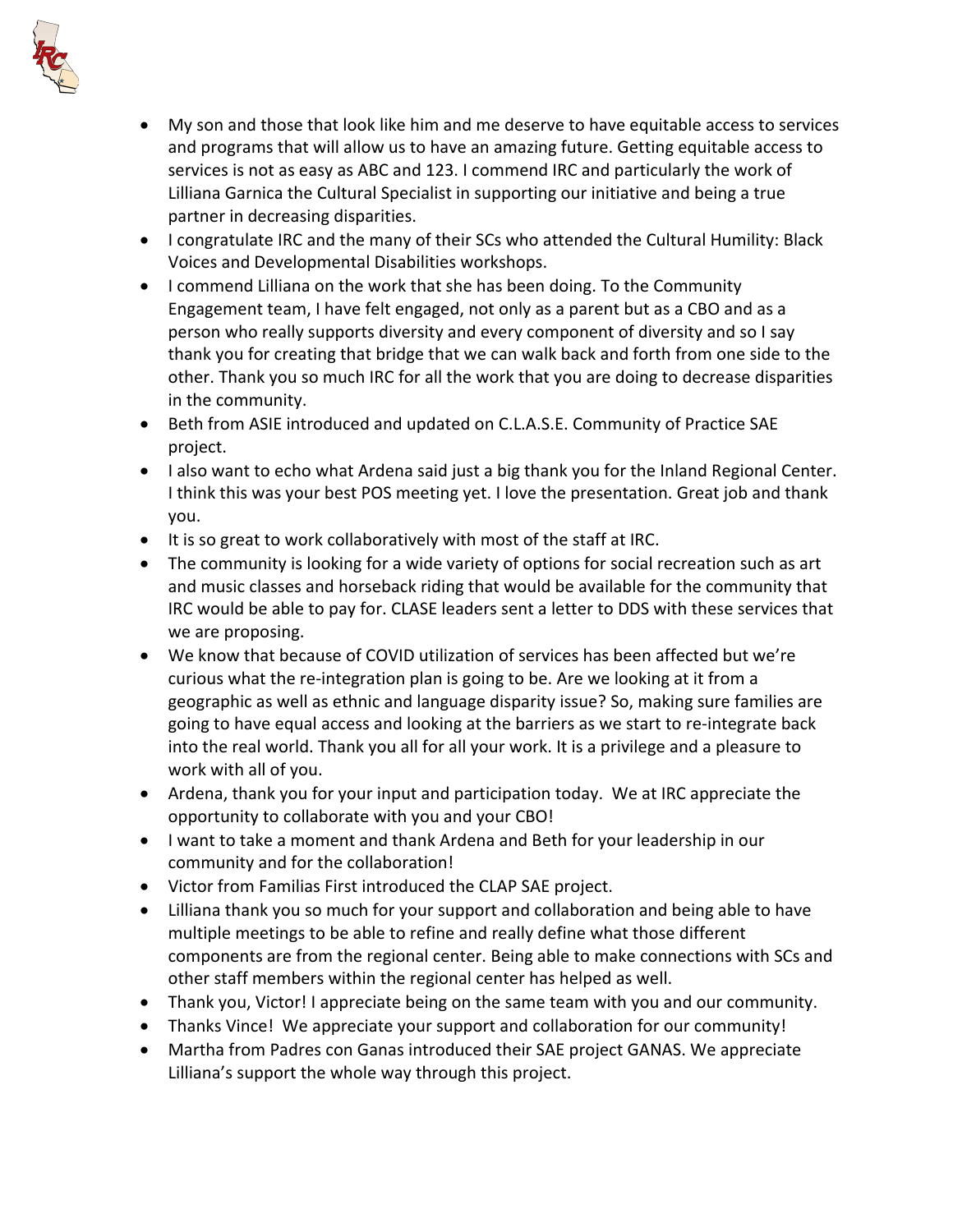

- OCRA: Families need help and IRC has not been eager to assist. IRC needs to put together focus groups to find out more about cultural needs of underserved families. I consistently hear from clients and their families that they have requested services from the regional center and have been denied or they have authorized services but were not able to use them because of administrative issues with starting a service or the services not available in the area and the regional center has not yet made those efforts with local providers to allow new vendors in that particular area. The data clearly shows that disparities do exist with ethnic groups that receive services from the regional center and that shouldn't happen. The regional center must do additional outreach in these communities to reach these underserved groups to improve the knowledge of available services to these clients. We recommend that regional center continue to hold focus groups of consumers and their families to inquire about their cultural and linguistic needs as it does relate to the services and supports through regional center. My oral comment this evening is accompanied by a written letter submitted executive director Johnson. We ask that those comments be incorporated into the reporting of this meeting as well.
- OCRA: I have the privilege of serving regional center clients throughout the state and I have consistently served Inland Regional Center clients for the past six months. In the short time I've been a CRA for IRC I've observed the great quantity of cases that we frequently open that concern the topic of regional center services. We see families that are continually denied regional center eligibility, families that do not have any services from the regional center and as well as families that have been denied services. When I advise clients about their right to receive a notice of action following a denial of service, they are often not aware of that right and have informed me that the regional center has not provided them with that written notice of action. We are deeply concerned not only about the people who are not receiving services but the people who are not able to use all of their authorized services. When the regional center becomes aware of a family that is underutilizing services they should proactively and timely reach out to the families to determine what barriers exist and address them. While some of the underutilization may relate to COVID-19, these utilization disparities have existed long before the pandemic. When I speak with our client community about this data, I often state that while we may be looking at numbers it is representative of actual people's experiences and families' experiences impacted by the regional center and its decisions and lack thereof. People who actually need they are actually the people who need the services. People share with me how upset they are when learning about the data disparities and so often validates their experiences that they know they are having with the regional center. More must be done to address the disparities. I do also want to comment on how this meeting has been conducted. While I do think it is very great that the regional center made this presentation available in advance and well publicized it on social media and other platforms including their website, I do think that this presentation should have been presented live to allow attendees to ask questions throughout the presentation instead of using the recorded presentation for this setting. I look forward to Inland Regional Center reading the comments that our office provided and we encourage they increase their outreach to people they serve throughout the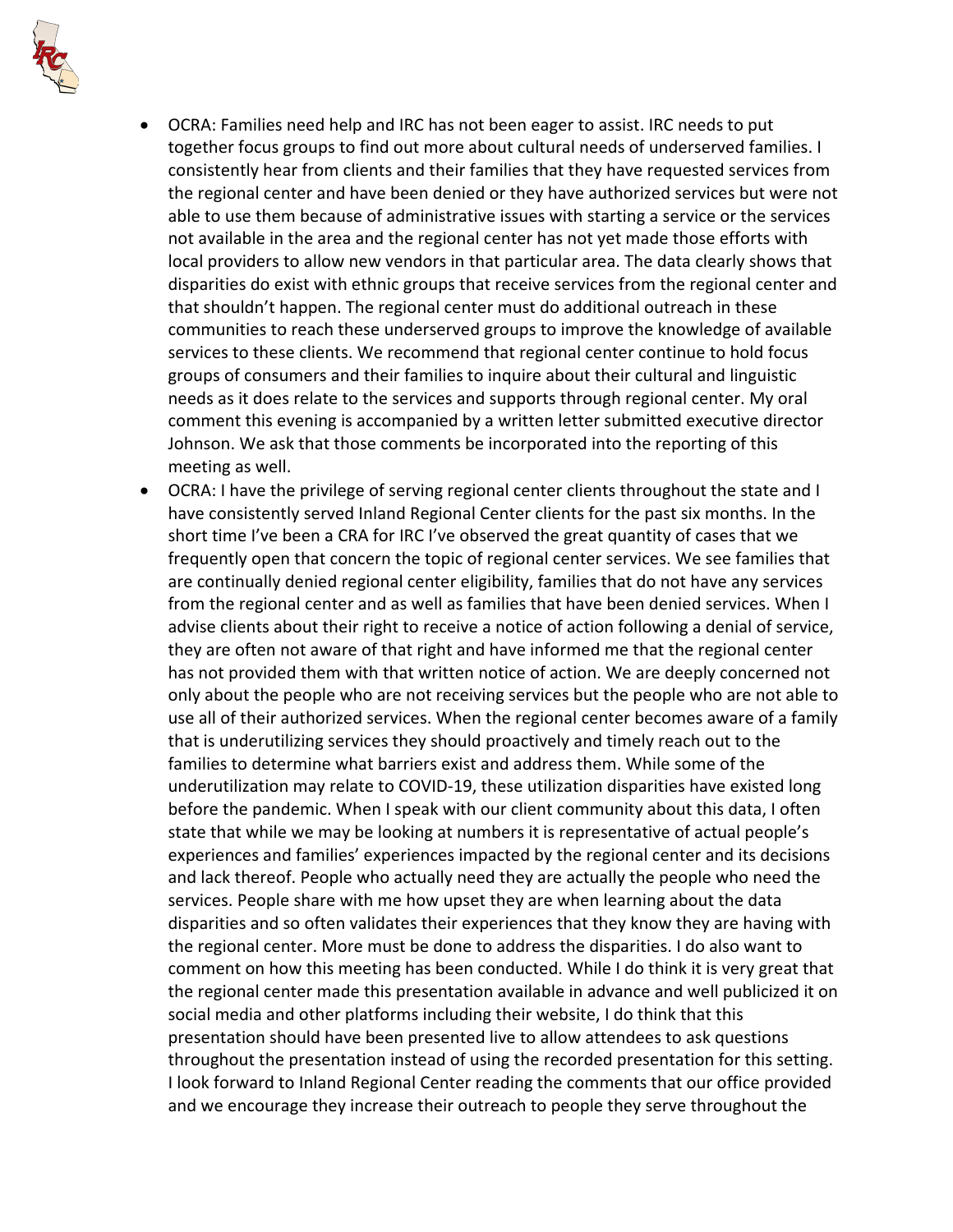

year and implement their feedback to address the POS disparities and underutilization rates and help clients who have no POS obtain needed services from the regional center. Thank you.

• Comment letter from OCRA: The Office of Clients' Rights Advocacy (OCRA) provides a program of clients' rights advocacy to people with intellectual and developmental disabilities pursuant to a Department of Developmental Services (DDS) contract. People with developmental disabilities are entitled to regional center services and supports that meet their needs. 2020-2021 Fiscal Year Data The Fiscal Year 2020-2021 Inland Regional Center Purchase of Service Disparity Data report (listed as "Fiscal year 2021- 2022" depicts purchase of service (POS) authorization, utilization, and expenditure figures and highlights the disparities that exist between how Inland Regional Center (IRC) serves people based on race/ethnicity, language, age, and disability, among other categories. This letter serves to highlight the disparities, comment on IRC's commitments and public stakeholder process, and share experiences raised by impacted community members—who have the stories behind the data. The 2020-2021 IRC POS data highlights that services are significantly underutilized, and some racial/ethnic groups receive starkly lower funding for services per capita than other groups. "White" consumers utilize 69.2 percent of authorized services, while "Other Ethnicity/Multi-Cultural" consumers and "Asian" consumers utilize 59.7% and 64.2% respectively. (Page 36). "White" consumers receive the most per capital authorized services at an average \$33,894, "Other Ethnicity/Race/Multicultural" consumers receive \$7,173, "Hispanic" consumers receive \$17,541, and "Native Hawaiian/Other Pacific Islander" consumers receive \$17,821 on average. (Page 36). While "American Indian/Native Alaskan" consumers saw an increase in per capital authorized services by about \$8,000 (for a total \$31,707), the utilization dropped dramatically from 84.2% to 68.4% over the last year. (Page 36). English speaking consumers are the predominant recipients of RC services, and they are authorized \$19,711 per consumer on average, and they utilize \$13,319 of it on average. (Page 43). Spanish speaking consumers are the second largest language group receiving RC services. However, on average they receive \$15,819 in authorized services and utilize \$10,873 on average. (Page 43). Vietnamese speaking consumers are the third largest language group receiving RC services. On average they receive \$16,350 in authorized services and utilize \$10,183 on average. The delivery of regional center services should not vary so greatly due to factors like race or language. Service delivery should be based solely on the individual need of each regional center consumer. The 2020-2021 data also shows significant underutilization of authorized services across racial and ethnic groups. COVID-19 may have exacerbated the underutilization rate; however, it is not the root cause. Regional centers are required to deliver services in a culturally and linguistically appropriate way. Welf. & Inst. Code section 4629 (c)(1)(A)(iii). In fact, DDS has heightened this requirement by implementing "an enhanced language access and cultural competency initiative for individuals with developmental disabilities, their caregivers, and their family members" by requiring the regional centers to implement the initiative through its contracts. Welf. & Inst. Code section 4620.4 (b). We recommend that the regional center hold focus groups with consumers and their families to inquire about their cultural and linguistic needs as it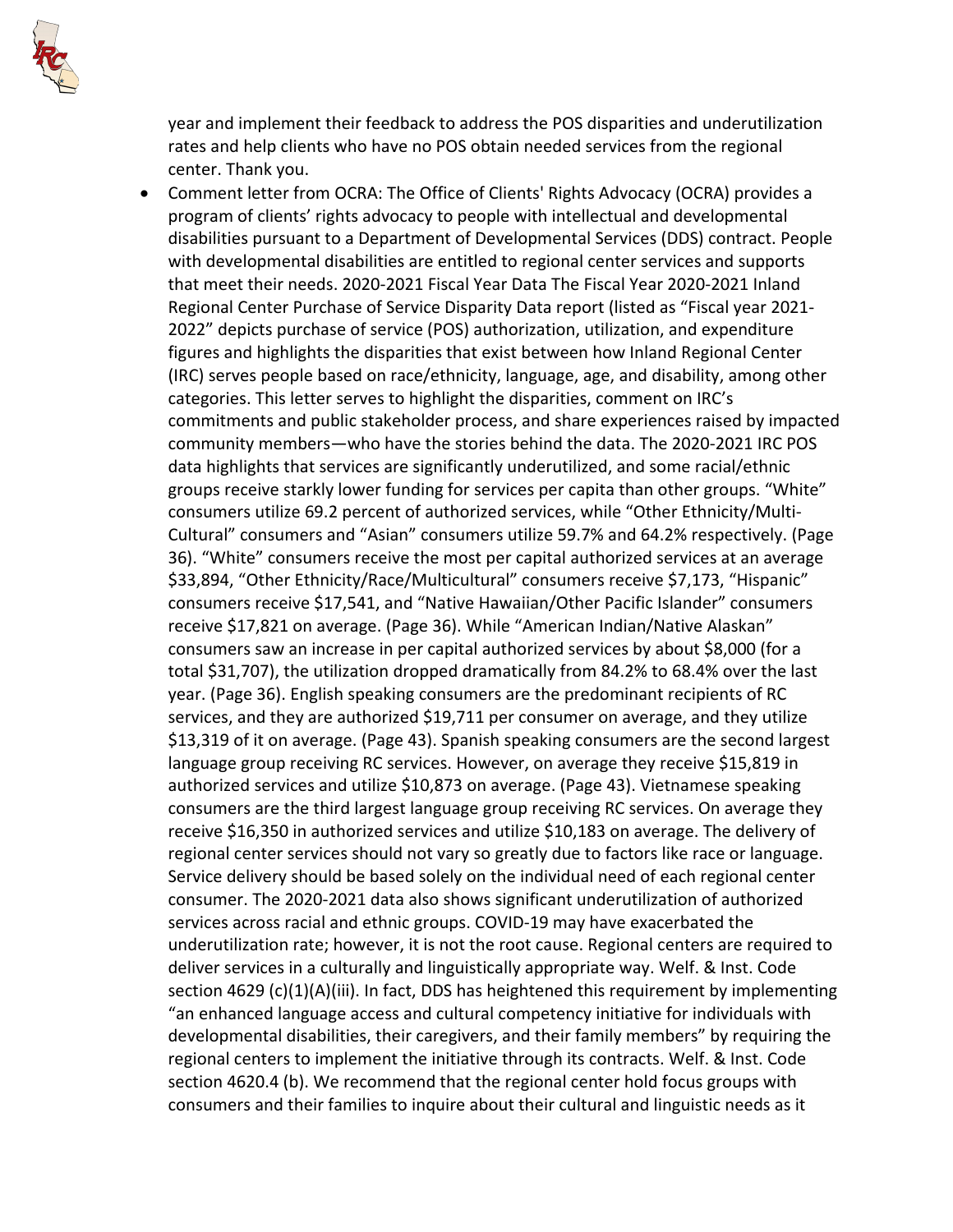

relates to services and supports through the regional center. IRC should take advantage of the COVID-19 related policy changes authorized by DDS that lax stringent service delivery processes. (See DDS's Regional Center Directives.) Annual Report on Stakeholder Meetings As noted in IRC's 2019-2020 Diversity/Disparity Assurance Plan report to DDS dated April 21, 2021, IRC's strategies for service access and equity implementation plan included having IRC's Cultural Specialist continue to focus on underserved populations like "Hispanic," "Spanish speaking," and consumers primarily diagnosed with Autism. IRC also has a disparity link on their virtual platform, holding an "All Things Disparity" quarterly meeting, maintaining a community newsletter and partnering with community groups. (Page 13-20). We request that in IRC's DDS report due by August 31, 2022, IRC captures whether the strategies were completed as described during the course of the reporting year, and how those steps positively impacted/influenced the data. For example, were the quarterly "All Things Disparity" meetings held, what were the dates and times and was there meaningful attendance and participation? Our office is not aware of the quarterly meetings, so we recommend IRC also explain their outreach practices for the meetings and ensure IRC consumers and their families are informed and reminded about the meetings throughout the year. Public Meetings Within three months of posting the compiled POS data to IRC's website, IRC must invite stakeholders to one or more public meetings about the data. The meeting must be held in a culturally and linguistically appropriate manner and at times and locations designed to produce high turnout by the public and underserved communities. IRC must also notify stakeholders at least 30 days prior to the meeting and post it on their internet website. While we did not receive notification from you, thank you for responding to our inquiry about the meeting schedule via email on February 2, 2022, of the stakeholder meetings and sharing the outreach efforts. We also commend IRC for timely posting the event to their website in a visible location on the website homepage. These meetings should also be listed on the IRC on the events calendar. We are glad to see that IRC will hold a meeting in English and Spanish pursuant to Welf. & Inst. Code section 4519.5. We encourage IRC to also hold a meeting in third most populous language, Vietnamese. We also recommend that the invitation flyer adds language like, "For accessibility or interpretation questions, please contact [contact information]." We also commend IRC for their robust social media outreach for these meetings and making the presentation available in advance of the meetings so attendees can more thoroughly prepare to share their feedback. Even though the disparities highlighted in the data are very concerning, the stories and experiences that inform the data are more troubling. One family of an IRC consumer shared that they requested four different skills trainings for their loved one and they were declined by the consumer's CSC without an NOA. I also inquired if they were familiar with the quarterly "All Things Disparity" meetings and they were not. A different IRC consumer moved into the Inland Regional Center catchment area recently and was informed services authorized by a prior regional center would not be granted as they are not available to the consumer in the area, they reside in. They were offered respite care in place of the services they would no longer receive while living in an underserved community. A third IRC consumer was approved under the Self Determination Program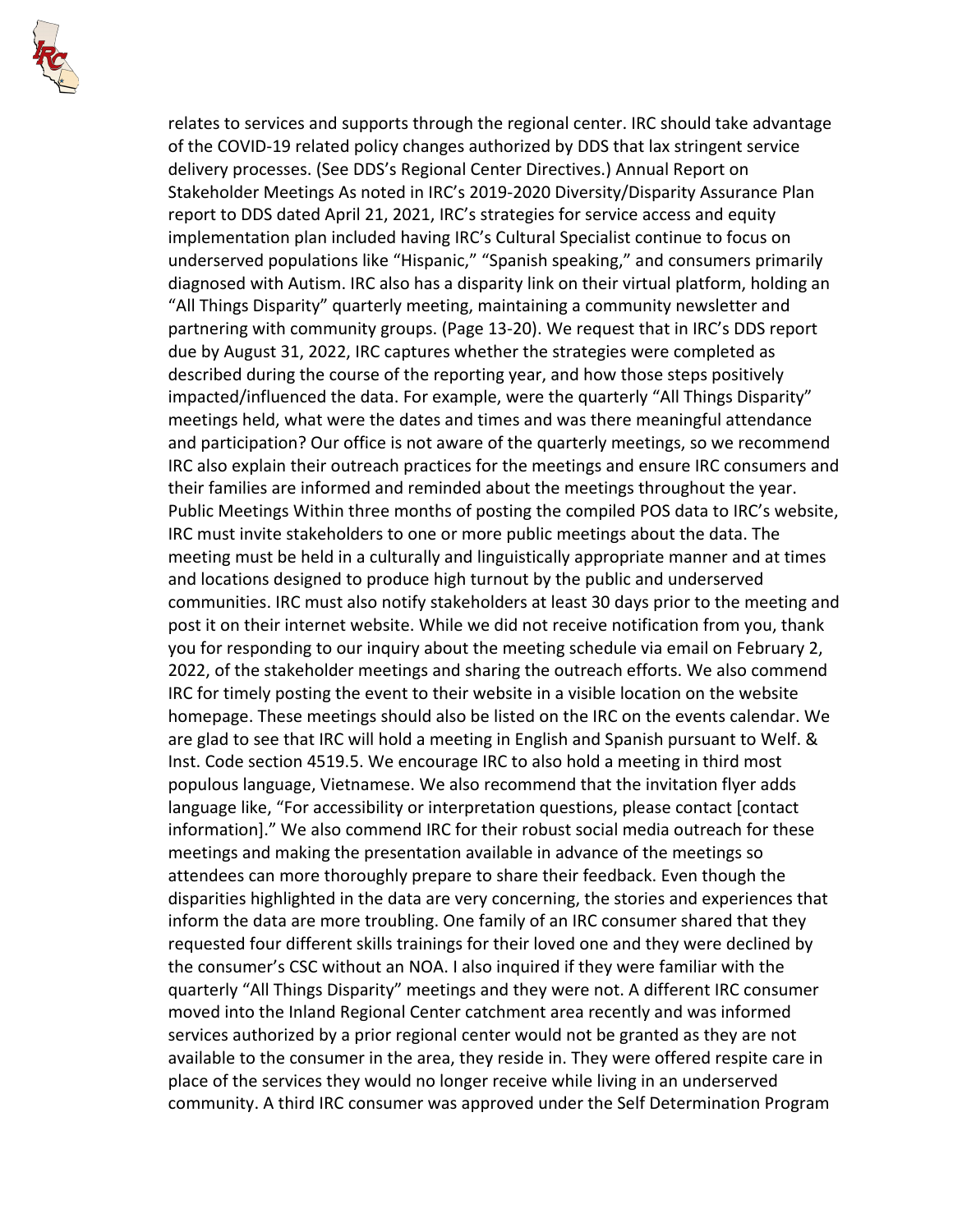

(SDP). That consumer was unable to initiate services after the initial start date of SDP because the regional center repeatedly pushed back the start date. To date, the consumer has not received adequate services for more than eight months. These are only a few examples of the experiences that inform the data. Regional centers should not only ensure that vendors are actively providing the authorized services, but the services should also be high quality and timely provided. IRC must actively work to address the disparities that exist in the provision of services. IRC is not only responsible for authorizing services, but it should also diligently work to ensure the services are utilized by checking in with families throughout the year and timely addressing any barriers that arise. IRC should continue to hold its annual POS meetings in multiple languages and offer a variety of times to ensure maximum participation and feedback. We hope you consider our comment and implement our recommendations to improve both the data and the experiences of consumers and their families within the regional center system. If you would like to meet to discuss the concerns we raised in this letter, please contact our office.

- I am the mom of a client of IRC. I have some questions regarding the partnerships. How do you guys work in partnership? Is this to provide services? Is it to provide support? For the parent support groups, can we look at the IRC website?
- I was trying to understand. I heard we have some advocating participants here who have valuable data of our community and I'm sure have data from our community too and they have the skills on how to address their needs and how to outline their needs I'm assuming. I'm just wondering how effective or how successful they were accessing services through regional center. Because one of the issues that we are having in the community is that we don't know how to present the need, we don't know how to sustain the need, or how to communicate the need. There is a lot behind that, but I just thought why we don't use their data and come up with a solution based on what they have because they already covered one of the problems and that problem at least I understand our community and our level and we don't know sometimes how to do it, but they do, so maybe an idea to go off their data and see what's wrong and what we're missing. Thank you.
- I have a 37-year-old son with Down's Syndrome. We moved last year, got burned out of Bakersfield so we had to relocate, and it took them till September to transfer our case to San Bernardino County. To our surprise there is nothing in Needles California. I've been trying since I've been here for a year to make contact with people to get services. My son has gained 40 pounds. He was in a day program through mentor chateau. They put together a program when he was 22 for a day program in an adult daycare center that ended up with a massive number of clients becoming regional center clients. To my surprise there is nothing here in Needles. I've talked to home healthcare, and they are trying to put together some kind of a program out here but at this time there's nothing available here no services. Chateau provides speech therapy once a week social outings shopping, classroom activities, money managing, self-help skills, workout room, and dancing once a week or once a month in the program. Looking for some type of program I was told by the service coordinator that they didn't have anything available so did I want to drop this case and I signed up for respite just to stay in the system because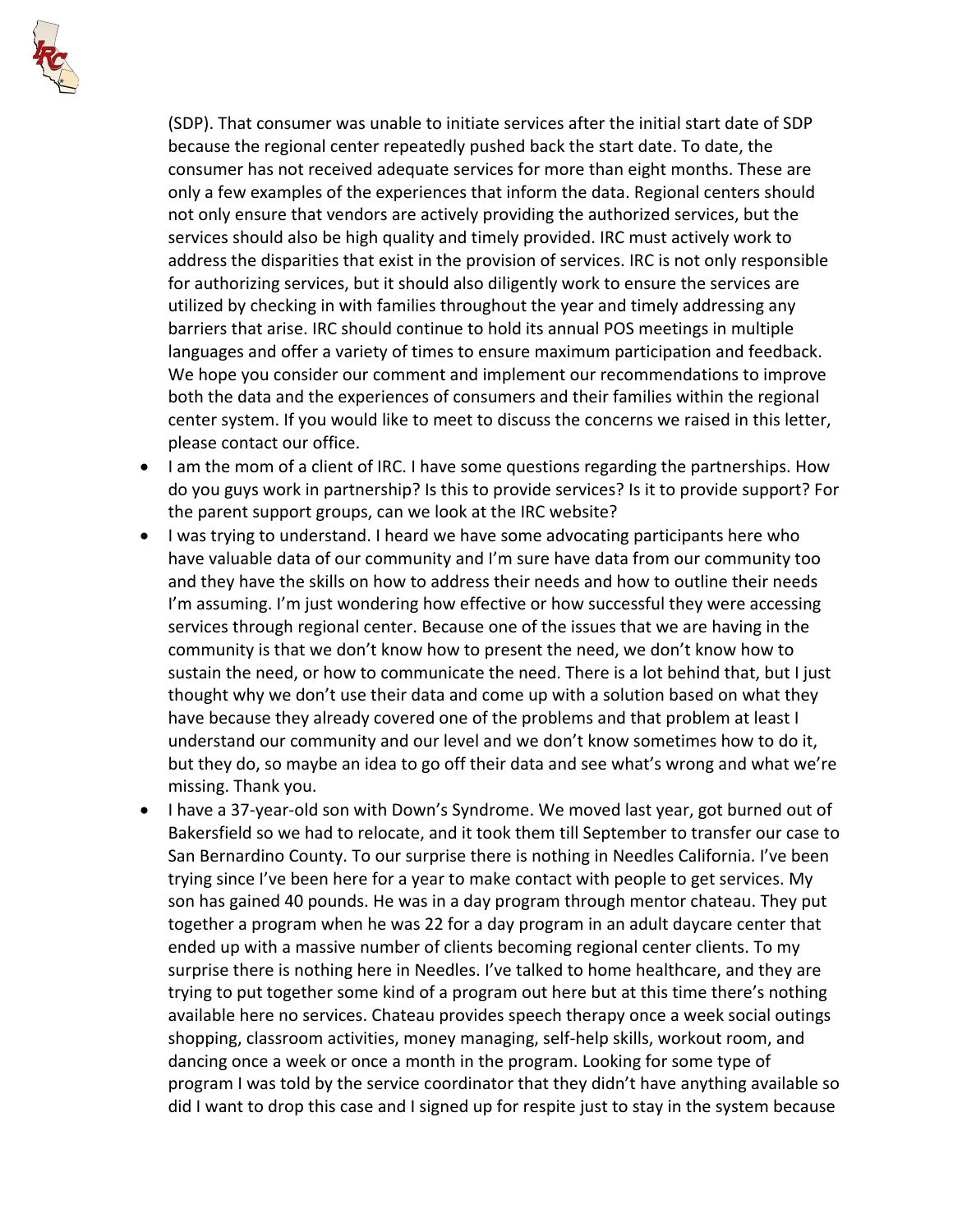

I don't want to be out of the system. My goal is to get back to Kern County because they have no healthcare here either. Doctors and anything else has to be referred to San Bernardino or Apple Valley which is 2–3-hour trip so that's a 6-hour round trip or 4-hour round trip to see a doctor. Looking for some kind of services to become available here for him. Some kind of providers or something. Hopefully we can do that hopefully do it make contact. I talked with Vince the owner before the meeting today because I had short notice of the meeting. He said he would be very interested in putting something together. He's trying to. Here in Needles their concern is the pot shops. On their agenda right now they're trying right now to get the movie theatre transferred into an adult daycare and they haven't been able to get the permits yet so hopefully we got something going here but I'm hoping that the Needles center will become involved for parents like my son to find some kind of services here for us.

# **02/17/2022 Input from the live Spanish POS Public Input Virtual Meeting:**

- There is a lack of vendors in Coachella Valley.
- We want Social Recreation to include paying for classes such as art plus an assistant to accompany the client.
- What is the plan to reintegrate services that shut down or slowed down during the pandemic?
- Thank you, Victor and thank you for the collaboration.
- Thank you, Lilliana, for everything you have done to continue to support us and the project. We are so excited to be able to work together and serve the IRC families. Thank you and your team!
- Thank you, excellent information.
- Victor from Familias First introduced the CLAP SAE project.
- Clara from ASIE introduced the C.L.A.S.E. Community of Practice SAE project.
- How can parents of an IRC consumer contribute to reducing the barriers and what can we do to minimize the disparities. I see here that in the area where my consumer lives what we are struggling a lot with is finding agencies that provide services. This is the major challenge that we are finding, and we would like to work collaboratively. What can we do, that is my question, to make the agencies grow here and so that there's personnel that is needed to have services here for consumers? I live in Cathedral City.
- I have two comments. The leaders of CLASE and our survey indicates that our families want IRC to pay for recreational opportunities like art classes, music, and sports, and also offer an assistant to help with these classes. I understand this cannot be answered in this instance, but it is a suggestion that we would like to bring to the table and shine light on it and so that it's put in writing. My second comment is that as it was stated earlier that there is a problem with providers and that there are no providers or enough providers. We know there is a problem with utilization of services, and we recognize that COVID affected utilization of services a lot. So, what is the plan to develop the capacity of services as we reintegrate. We know that there is a lack of vendors and also a lack of vendors that speak Spanish or other languages. We know that challenges exist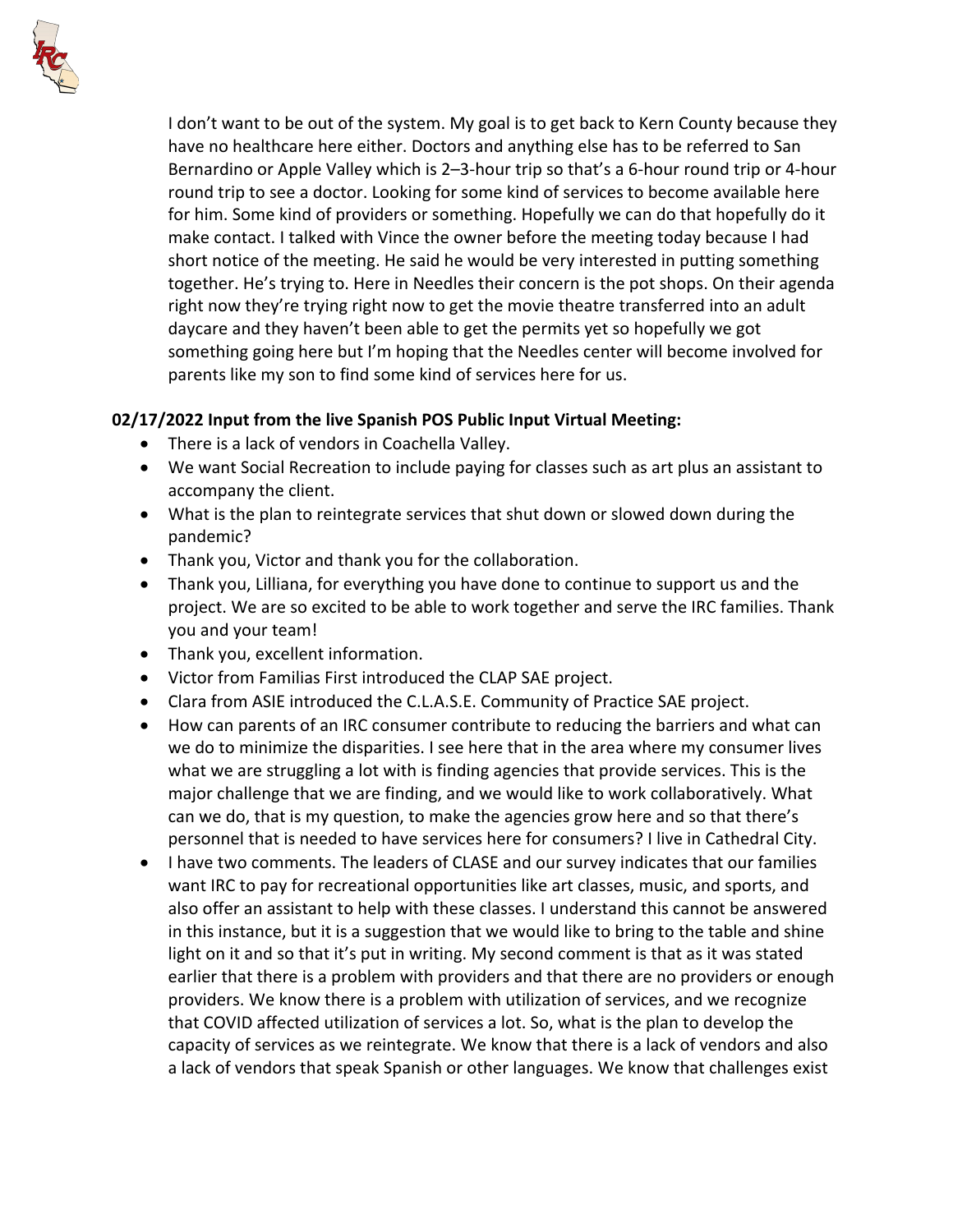geographically like Coachella Valley or Blythe. Is there an existing plan to identify these needs and send an RFP to tackle that?

- My comment is related to the same regarding social recreation. Parents have been made aware that social recreation is available but when we ask the regional center, the response is that they don't know what we are talking about, that there are no policies in place yet to work with social recreation services. Since this information has been made available to parents, we would like the communication between regional center staff to be clearer and more active because when we ask, we need answers and we're not getting answers. Well, we are getting answers, but the answers are just to get us out of the way, because if nothing is developed yet, for us it's important to know how we should direct ourselves with those services and that we shouldn't receive answers just to get us out of the way.
- Is the regional center putting a plan together for the future to reduce the number of consumers each coordinator has? Because I'm seeing in the report that they have 60-90 people and I'm not sure if this is correct, but I think this is too much for each service coordinator. This might cause them to be less effective in their work. This is my opinion and I'm not sure if I'm correct, but I wanted to know if in the future it is being considered for each service coordinators to have less consumers. This is my question, and the other is about training. How much training do the service coordinators receive because I have found that when we ask a service coordinator something they say they don't know? Also, when we invite them to an IEP, they are not aware of a lot of things. Do you train the service coordinators because there are times when they don't know certain information and we have to tell them what we are referring to because they don't have recognition of the information?
- My comment is that over the years of communicating with many moms and many families I know many Hispanic families that have commented that they prefer to keep their loved ones with disabilities at home because program offered by the regional center, day programs or example, they feel are not appropriate for the needs of their children. For example, I understand that day programs are supposed to be integrated but many families want activities that are of interest to the consumer, that are valuable, and some activities that are offered such as going to the park when the temperature is over 100 degrees here or days when they go to a shopping center and they walk and walk in the shopping center and there's a lot of stimulation and for our clients with Autism or sensory related disabilities may not be a meaningful activity or valuable to them. My comment is if there's a way for the service providers to collect information such as what are the interests, the needs of the families so they can develop their programs also with that information. Thank you.

## **Input from POS surveys:**

- Create projects to decrease disparity and advocate for better wages for quality service providers.
- I recommend art programs and socialization work skills.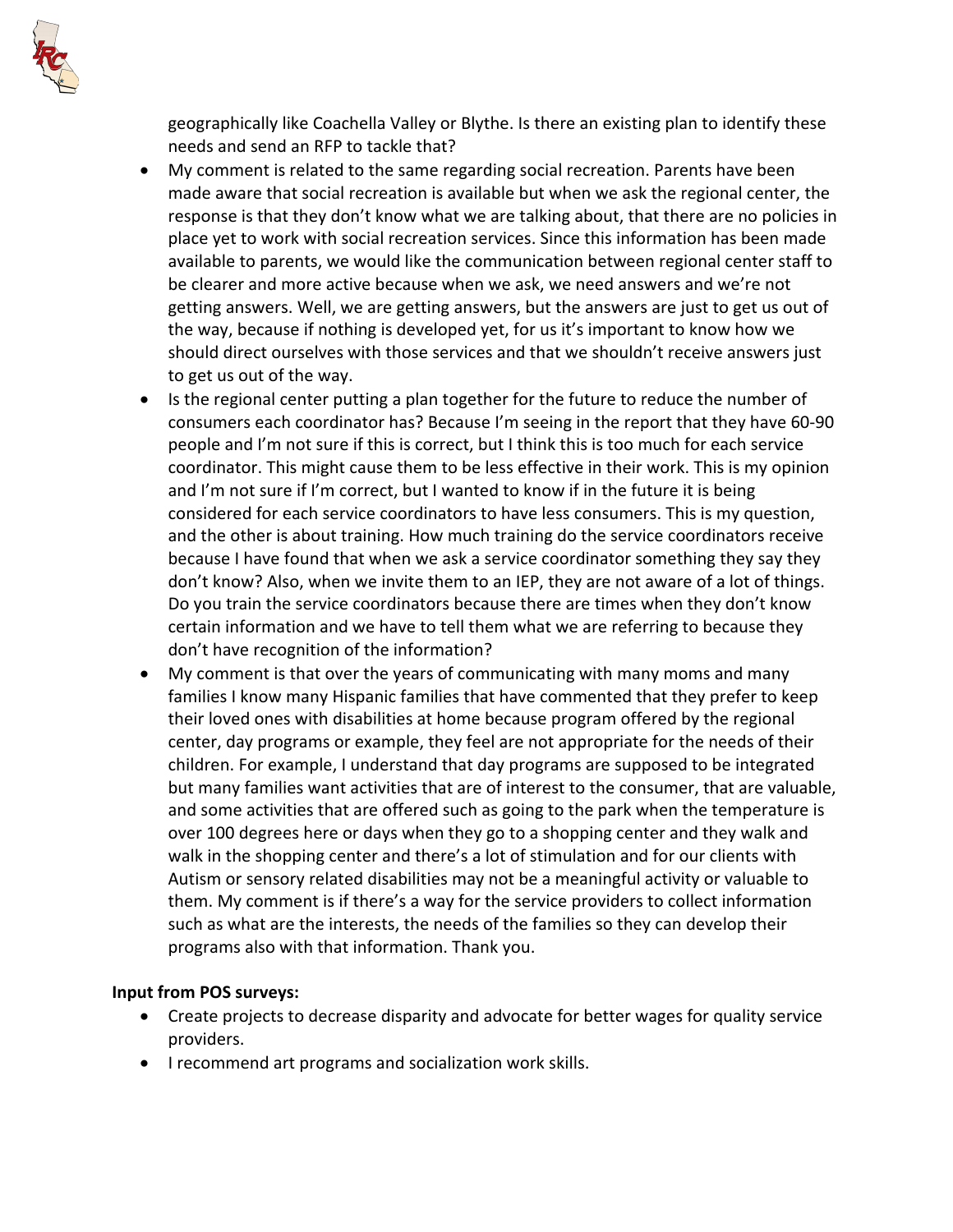

- IRC didn't want to fund services and encouraged families of color, mine included, to file for fair hearing.
- More outreach about services to families of color. Authorize qualified services to consumers of color at the same rate and ease as white consumers. Instead of encouraging families of color to file for fair hearing, try to work with these families at the same level of commitment that white families enjoy.
- Cultural sensitivity training for all IRC staff. Resources for unbiased fair hearing help to families of color, non-English speakers.
- Hope to get more social programs going for all consumers.
- Continue with Outreach to underserved communities.
- Increasing funding to Day Programs when they become available once again.
- The wages that IRC offers in this area is not too attractive to bring more people to work along with IRC.
- Continue working by providing more trainings to the staff using the tool of Cultural Proficiency.
- Continue focusing on Social Recreation.
- Work more with the needs of Hispanic families who are unaware of the services that can benefit their children. Train the coordinators better so that they can better support families who have trouble communicating their needs.
- I recommend appropriate and quality recreational services and programs for adults that offer them more opportunities to develop.
- There is a need for independent recreation skills and social recreation services.

## **Additional data from the POS surveys received from Stakeholders:**



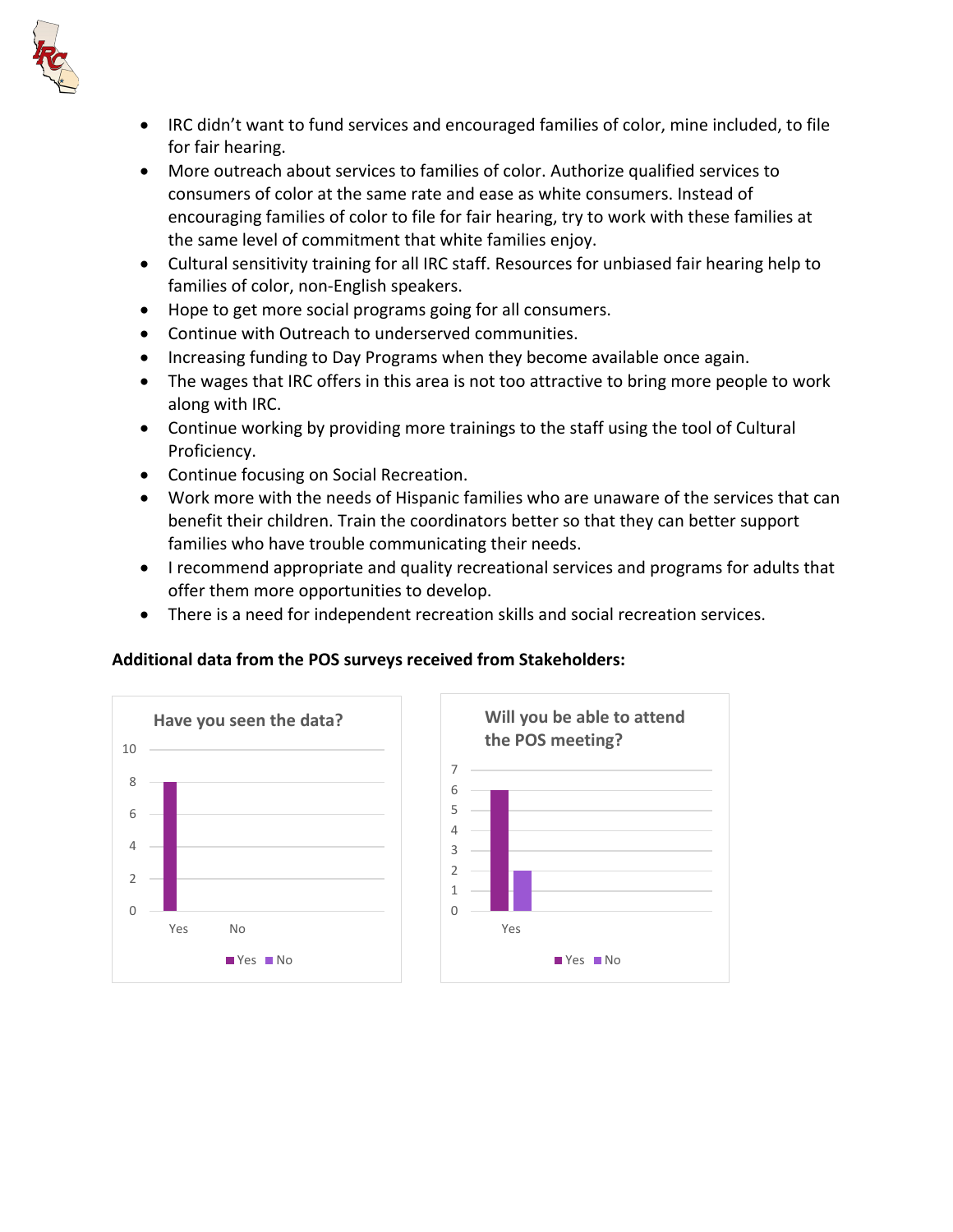











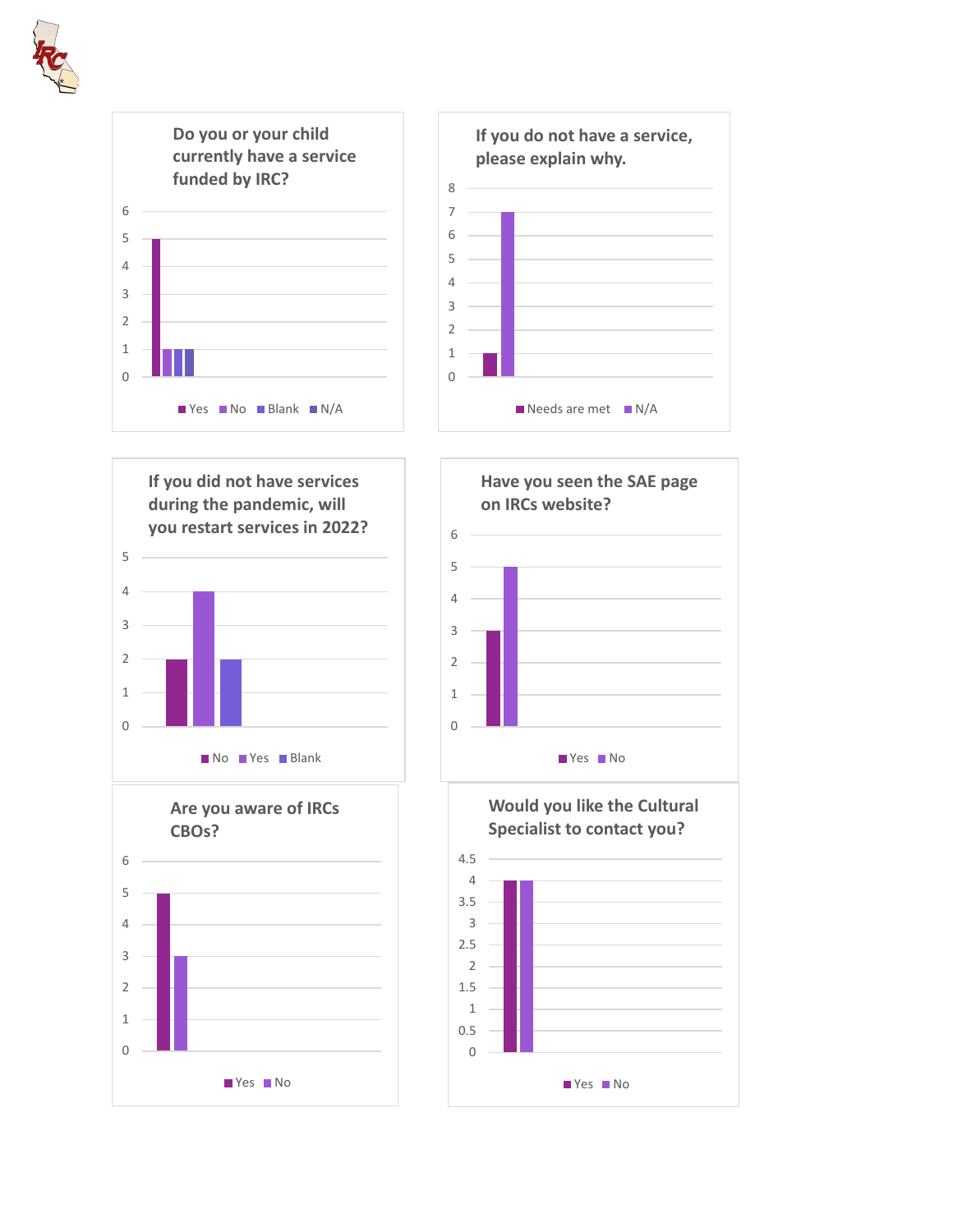



| After reviewing the data,<br>what specific area of the<br>data is most important to<br>you?<br>If you had services<br>provided by IRC, but did | Reduction of barriers to services<br>$\bullet$<br>Disparities and median rates<br>$\bullet$<br>The disparity of services received by people of color.<br>$\bullet$<br>The African Americans and the Autism data was<br>$\bullet$<br>important to me.<br>Hope to get more social programs going for all<br>$\bullet$<br>consumers.<br>The data on Intellectually Disabled stuck out to me.<br>$\bullet$<br>The wages that IRC offers in this area. Not too<br>$\bullet$<br>attractive to bring more people to work along with IRC.<br>Median rates.<br>Pandemic<br>$\bullet$<br>N/A<br>$\bullet$ |
|------------------------------------------------------------------------------------------------------------------------------------------------|-------------------------------------------------------------------------------------------------------------------------------------------------------------------------------------------------------------------------------------------------------------------------------------------------------------------------------------------------------------------------------------------------------------------------------------------------------------------------------------------------------------------------------------------------------------------------------------------------|
| not use them, what was<br>the main reason for not<br>using your services?                                                                      | IRC didn't want to fund services and encouraged<br>families of color, mine included, to file for fair hearing.<br>Pandemic<br>$\bullet$<br>I was home with family and did not need any services.<br>٠<br>I am on SDP<br>$\bullet$<br>N/A<br>N/A                                                                                                                                                                                                                                                                                                                                                 |
| <b>Describe here the</b><br>need/service not satisfied.                                                                                        | N/A<br><b>Personal Assistant</b><br><b>Social Recreation</b><br>N/A<br>N/A<br>N/A                                                                                                                                                                                                                                                                                                                                                                                                                                                                                                               |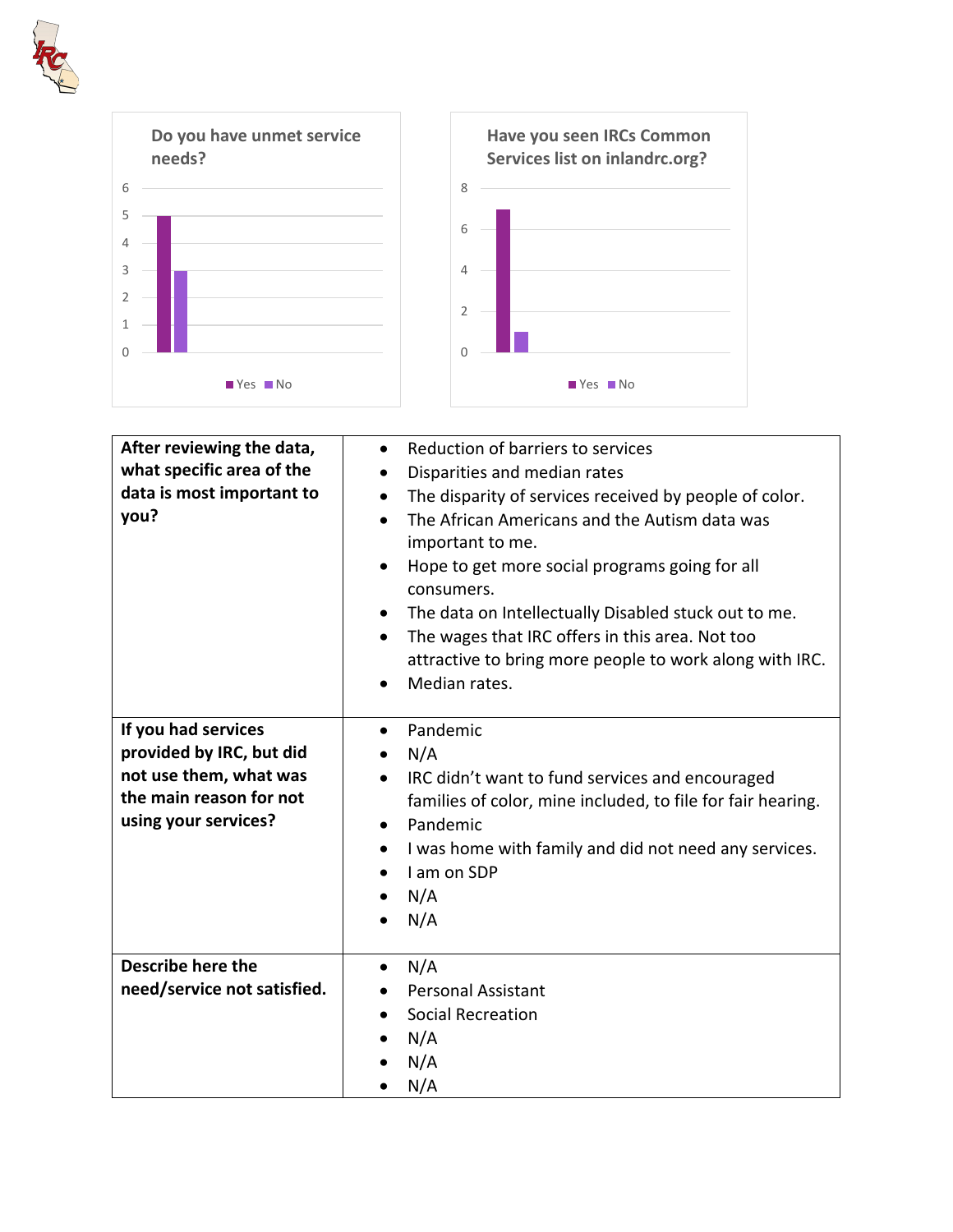

| N/A                                                 |
|-----------------------------------------------------|
| Independent recreation skills and social recreation |
| services                                            |

#### **Strategies for Service Access and Equity Assurance Plan Implementation**

# **Cultural Specialist (CS)**

# *The Cultural Specialist:*

- continued to focus on the underserved populations identified in the POS Disparity Data: Spanish speaking clients, Hispanic clients, Black/African American clients, and clients with a primary diagnosis of Autism.
- continued to play a significant role in IRC's Disparity Data process, facilitated the virtual POS Data community input meetings where data findings were presented in both English and Spanish.
- continued to foster relationships with IRC Case Management units to help identify trends in POS from the case management perspective and attended IRC Board Meetings and VAC meetings to stay up to date with changes and important discussions.
- continued to sustain and grow the two intra-agency groups that meet monthly, the CBO Collaborative and Disparity Link.
- continued to be the liaison for the CBOs who receive an SAE grant from DDS.
- participated in the ARCA Cultural Specialist Group meetings that take place bi-monthly.
- served as the Chairperson of the ARCA Cultural Specialist Group for 2021/2022
- continued as part of the Grassroots Day Team participating in the 2021 Virtual Grassroots Day
- set in motion the Cultural Competency A Tool for Equity SAE Grant Project and submitted required quarterly financial and performance reports to DDS via the Grant Vantage software
- began providing the SAE training for new IRC staff in a live lab platform
- attended Cultural Specialist and DDS monthly meetings
- attended Cultural Specialists, DDS, and CBO combined meetings

## *Cultural Specialist Community Connections*

• Virtudes Especiales, a virtual Spanish parent support group in collaboration with Disability Rights California (DRC). In 2021, a variety of trainings were offered monthly on Zoom.

| January 19, 2021  | <b>IRC 101</b>                                                           | Ruth Armstead - IRC      |
|-------------------|--------------------------------------------------------------------------|--------------------------|
| February 23, 2021 | Transition                                                               | Anthony Duenez, PM - IRC |
| March 16, 2021    | How to Advocate for your Child<br>in the IPP                             | Ruth Armstead - IRC      |
| April 20, 2021    | <b>Employment and Transition</b><br><b>Service Options and Processes</b> | Beth & Andrew - IRC      |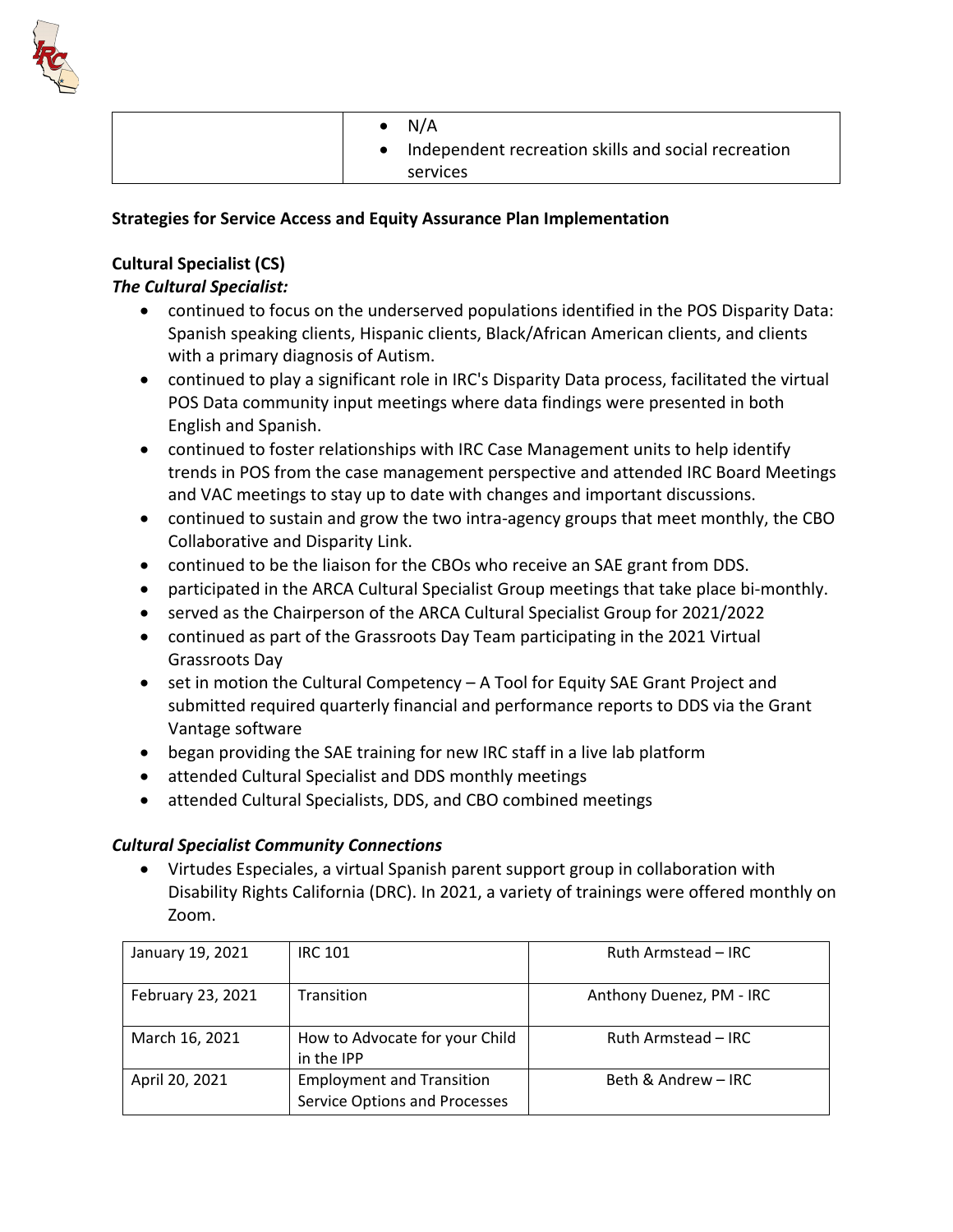

| May 18, 2021       | How to Talk with Your Child     | Ruth Armstead - IRC |
|--------------------|---------------------------------|---------------------|
|                    | about Sex                       |                     |
| June 22, 2021      | <b>IHSS</b>                     | <b>DRC</b>          |
| July 20, 2021      | Alternatives to Conservatorship |                     |
|                    |                                 | <b>DRC</b>          |
| August 24, 2021    | <b>SSI</b>                      | Laura Miller        |
| September 21, 2021 | Cal Able                        | <b>DRC</b>          |
| October 19, 2021   | Department of Rehabilitation    | <b>DRC</b>          |

- Summer of 2021, back to school backpacks for the city of Running Springs and parent support groups throughout both Riverside and San Bernardino counties.
- Consistent communication via phone, email, and virtual meetings with parent support group leaders, through the C.L.A.S.E. platform, and referrals resulting from these connections with parents/guardians that are seeking answers and support with, but not limited to, the eligibility process and criteria, barriers with communication with their CSCs, and advocacy guidance with POS.
- Attended the Coachella Valley Town Hall c/o ASIE on September 20, 2021

# *The Cultural Specialist attended the following trainings in 2020/2021:*

- IEDC monthly meeting with various speakers
- Implicit bias and its impact on Father Engagement
- Person-Centered Practices & Cultural Considerations
- Humor Leadership 101 Lead with Laughs
- Real Talk Autism Edition: Resources & Support for Families
- Provided "How to Stay Informed and Connected During the Pandemic" presentation to three parent support groups
- CLASE sessions two times a month with trainings from various subject matter experts
- For the Autism Community: Interacting with Law Enforcement Workshop
- Diversity, Equity, and Inclusion Conference three days
- Change Management Strategies for Disability Services to THRIVE
- Providing Inclusive Services to Bridge the Gap for the LGBTQ+ and Disability **Communities**
- Autism and Addiction
- Completed the Train the Trainer trainings with consultant to become a Cultural Proficiency facilitator for IRC staff and service providers
- CLAP series four workshops, 2-hour sessions each
- Debunking Myths Surrounding Mandated Reporting in California: What Goes on After the Call
- Special Ed Equity
- Cultural Proficiency six-hour training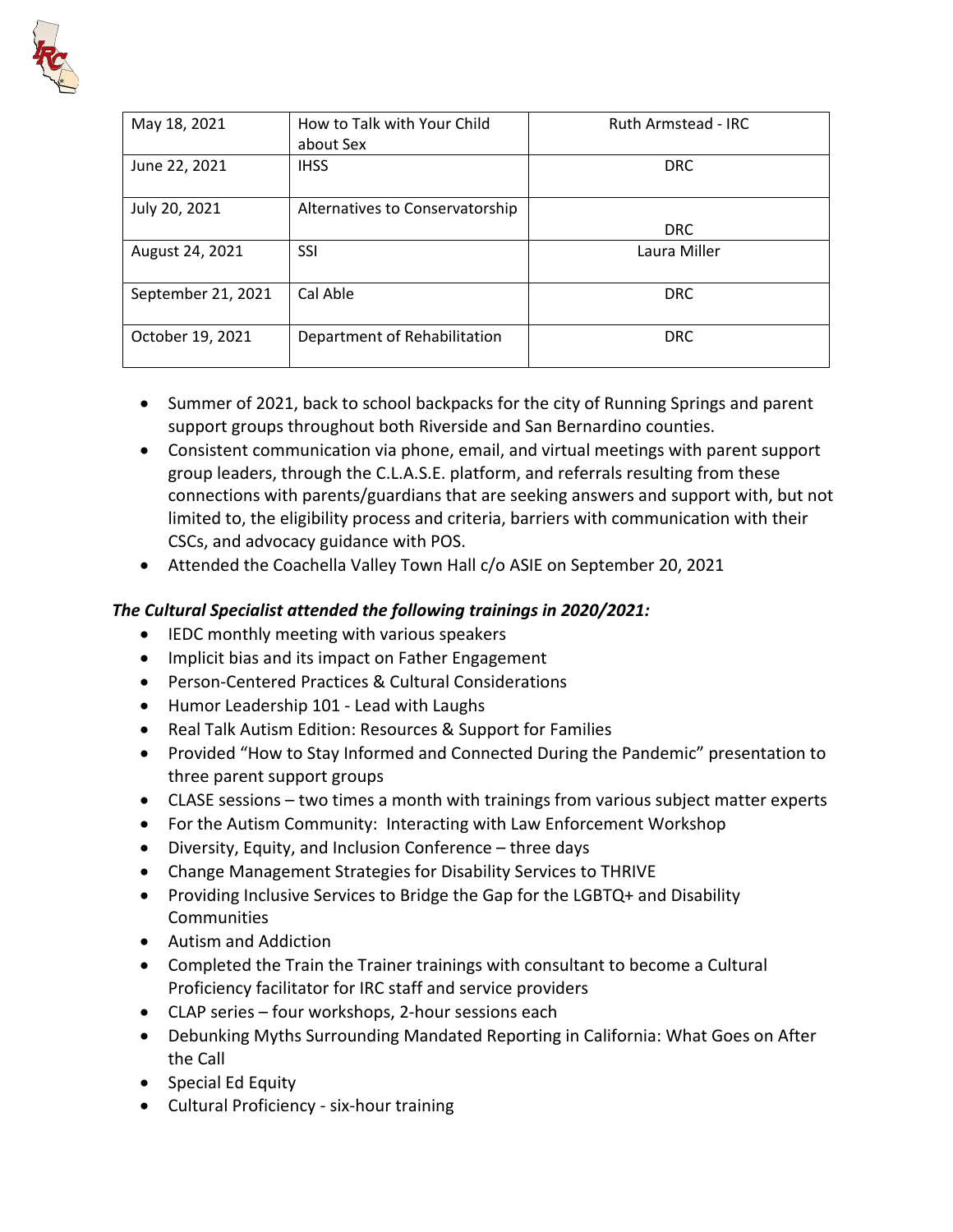

- Children's Network Conference
	- $\circ$  Let's Talk: How to Discuss Difficult Topics with Your Child and Social-Emotional Health & Healing Power of Connections & Relationships
	- o A Comprehensive Look at a Child Physical Abuse Case: a forensic medical and forensic interview perspective
	- o Bridge Over Troubled Water: Supporting Youth Through Equity, Inclusion and Belonging
	- $\circ$  Keynote Address with Katie Albright The prevention lessons of Mary Ellen Wilson: Strengthening Children, Families and Communities
- Addressing the Mental Health Stigma: Suicide Awareness and Intervention
- Cultural Specialist Grant Writing Training
- Department of Rehabilitation
- Connect IE Webinar 2.1 What You Need to Know!
- Substance Use Disorders: Recovery and Support
- Latina Empowerment Day
- SDP Ombudsperson Training
- What is Electronic Visit Verification (EVV)?
- Father Engagement Straight Talk: Diversity and Cultural Awareness training
- Human Trafficking Awareness Webinar
- PBC Session 1 of 3: CULTURAL HUMULITY: BLACK VOICES & DD: Our Current Landscape
- PBC Session 3 of 3: CULTURAL HUMULITY: BLACK VOICES & DD: The Path Forward

## **Service Access and Equity efforts in collaboration with CBOs**

## *EPU - Riverside County (completed SAE project)*

In fiscal year 2020/2021, CBO, Exceptional Parents Unlimited (EPU), served IRCs Riverside County clients with their Navigating Systems with Families program. This DDS funded project made possible by a Service Access and Equity (SAE) grant, was created and delivered as a parent partner model and focused on families that did not have services purchased by IRC. The overall objectives of this project was for EPU Parent Partners to connect with underserved families, identify unresolved needs, and empower them with education, advocacy tools, and resources to request needed services. In June of 2021, at the end of their project, EPU had served 75 families referred by IRC.

## *ASIE – C.L.A.S.E. (ongoing SAE project)*

In 2021, CBO, ASIE, resumed C.L.A.S.E. (Colaboración, Liderazgo, Abogacía, Servicio y Educación), a DDS funded SAE project which in English means, collaboration, leadership, advocacy, service, and education. The C.L.A.S.E. project is a Community of Practice Model that brings together community leaders, including IRCs Cultural Specialist, who serve the Latino/Spanish speaking ID/DD community across both Riverside and San Bernardino counties. Year three of C.L.A.S.E. continues strong with a year of curriculum development and teaching of intensive leadership and advocacy trainings. Trainings focus on key skills for advocacy and collaboration while addressing cultural and linguistic differences in the Inland Empire Hispanic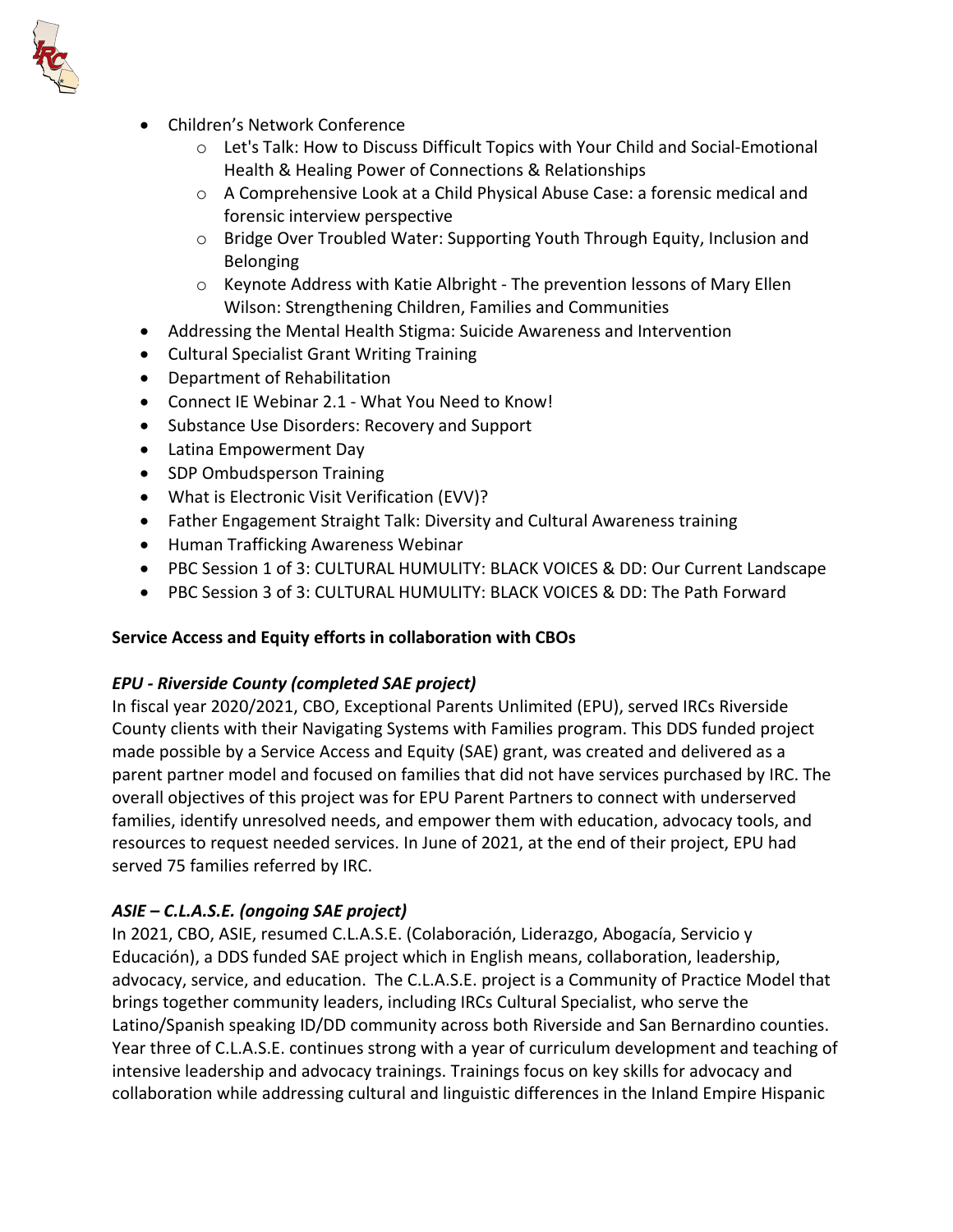

community and leaders who serve the Inland Empire Hispanic ID/DD community. Additionally, C.L.A.S.E. is using their third phase to formalize its structure to a self-sustaining independent collaborative. The overall objective of C.L.A.S.E. is for participants to become 'effective catalysts for systems change and disrupters of social injustices and racial inequalities.' Year three of C.L.A.S.E. included 42 participants with an average attendance of 30 leaders per training. IRC continues looking forward to the partnership with Autism Society Inland Empire and the positive impact C.L.A.S.E. leaders will continue to make in the IRC community.

# *CLAP, GANAS, PBC: new/current SAE projects*

Our newest CBOs with SAE projects funded by DDS are Familias First with their CLAP project, Padres Con Ganas with their GANAS project, and Access Non-Profit Center with their PBC project. CLAP stands for creating leadership among parents and offers a series of four educational and empowering sessions that are culturally tailored for the IRC Latino community. GANAS stands for Genuine, Animate, Navigate, Assist, Succeed and offers educational and empowering workshops, 1:1 consultation, and support groups that apply BCBA principles and that are culturally tailored for Hispanic caregivers in the Coachella Valley. PBC stands for Parenting Black Children and offers educational and empowering workshops and a parent support group that is culturally tailored for the Black/African American IRC community. IRC partners with CBOs to assist with connecting and informing underserved families, with the goal of linking little to no POS clients to the services that they need. CBOs provide a unique and oftentimes parent to parent service model to IRC families. Their programs empower and educate families about IRC services and generic services available in the community. CBOs have demonstrated the ability to bridge missing information and mistrust between IRC and the families it serves.

## CLAP

In September 2021, the educational and empowering CLAP workshops were offered in English and in October 2021 they were offered in Spanish. There was a total of 32 participants in each series with a total of 64 participants. The 2022 series of CLAP workshops are scheduled in English on February 3rd, 10th, 17th, and 24th and in Spanish on March 3rd, 10th, 17th, and  $24<sup>th</sup>$ .

#### GANAS

In 2021, the GANAS workshops were offered in both English and Spanish and had a total of 115 participants. The GANAS Spanish support group hosted four workshops and had a total of 21 participants. The total of 69 1:1 consultation delivered by the GANAS team helped a total of 11 IRC families. The 2022 series of GANAS workshops include a variety of topics as listed below:

- "Overcoming Communication Barriers" Spanish
- "Understanding Your Child's IPP"
- "Understanding IRC Services"
- "Understanding Your Child's IEP"
- "Understanding the Various Service Sources" (Medical, School, Community, IRC)
- "Restate, Listen, Repeat"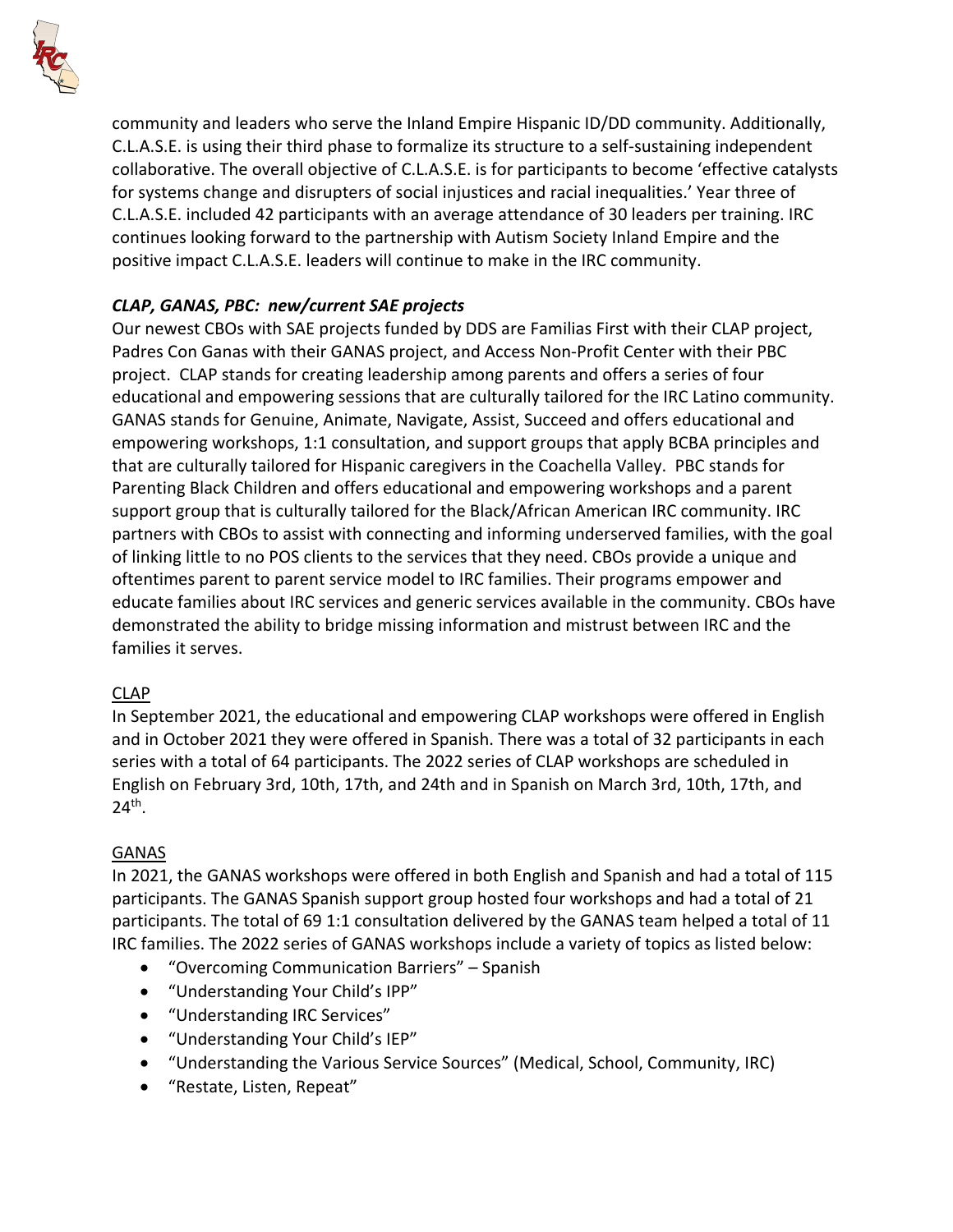

# PBC

In 2021, the PBC project offered multiple educational and empowering workshops for IRCs Black/African American community. In 2022 the PBC project will continue offering culturally tailored sessions and is scheduled to deliver cultural humility sessions titled, "Cultural Humility: Black Voices & Developmental Disabilities". In February 2022, the PBC project will host a symposium with the purpose of informing students in areas of study related to social services about the regional center system, the Lanterman Act, and developmental disabilities.

# **Other SAE related efforts associated with the Cultural Specialist Role**

## *Transportation Grant*

In California there are 21 regional centers and IRC is the largest with the responsibility of serving two of the largest counties in the state, San Bernardino and Riverside County. With such a large geographic area to serve, transportation barriers for families are inevitable. To best put this matter into perspective, IRCs catchment area includes families living in border cities to Arizona and Nevada. To help address transportation barriers, in 2017, IRC applied for and was awarded a 20-thousand-dollar grant from DDS. IRC is happy to inform the community that this grant continues to achieve its goal of removing transportation barriers. Until we exhaust this grant, families with transportation barriers that are going through the intake and eligibility process with IRC, which often are required to attend three different appointments, will continue to be referred to receive a gas card to eliminate transportation barriers and reduce missed appointments related to the intake and eligibility process. As of December 31, 2021, 175 gas cards were provided to a total of 129 IRC families that were facing transportation barriers. Of those 129 families, 95 or 74% have an open and active case with IRC today. The chart below demonstrates important data related to clients that were linked to the transportation grant.



An example of a success story related to the transportation grant for year 2021, is of a struggling family who resides in Barstow and were going through IRCs intake process. The family consists of grandparents who are caring for four grandchildren, one of which has a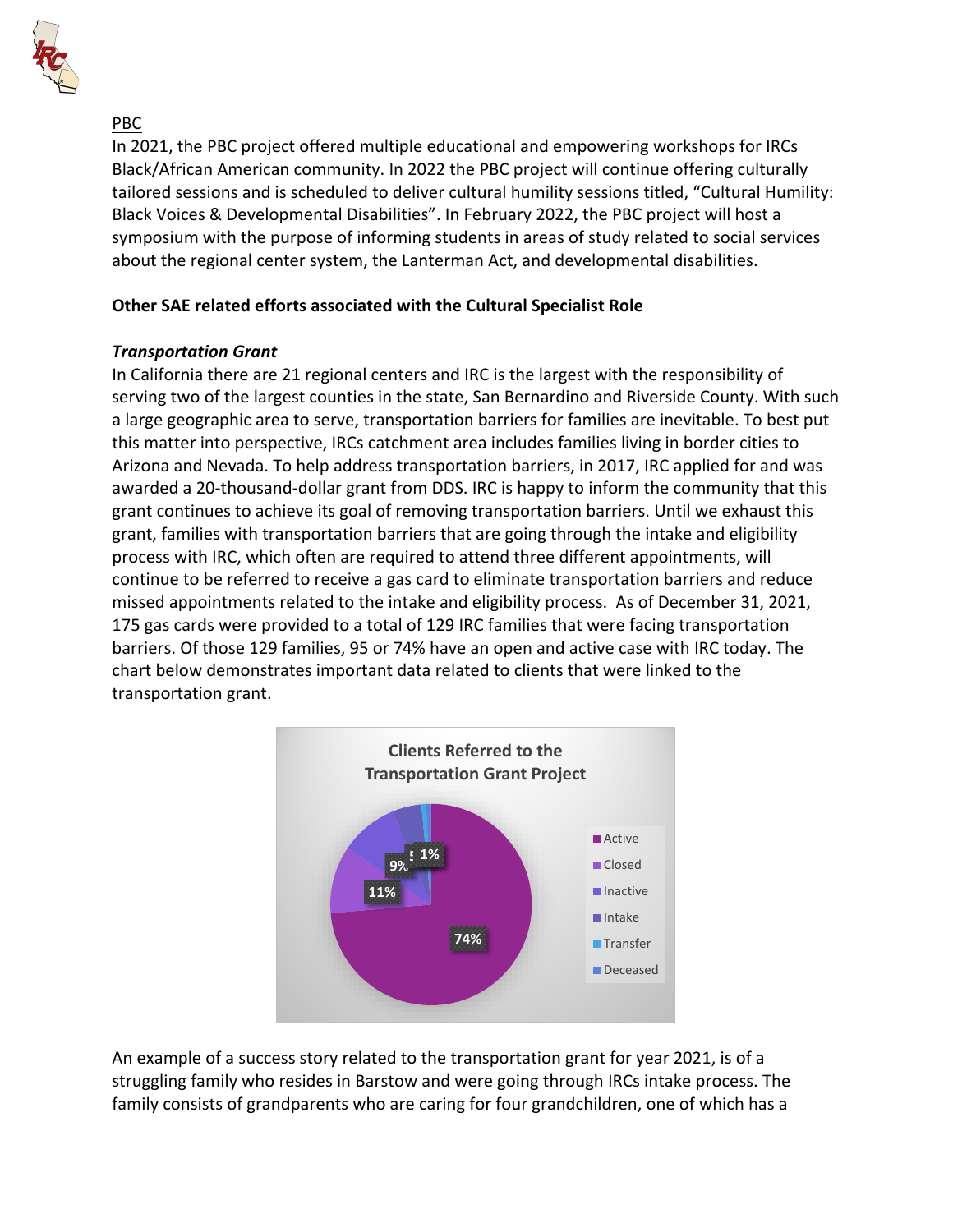

disability. Due to specificities in client's needs, IRC's remote psychologist in the city of Murrieta was able to offer a previously cancelled appointment by another family to the Barstow family. The transportation grant enabled this family to travel all the way to Murrieta, a 240-mile round trip, and allowed them to complete IRC's intake process expeditiously and obtained much needed regional center and ongoing case management services. Thank you to the IRC Intake team for sharing this success story.

## *Virtual Spanish parent support group*

Virtudes Especiales, IRCs virtual Spanish parent support group continues to move forward and has begun its second year. Every meeting offered a different topic, and the support group also serves as a platform to share resources, successes, and challenges that all attendees can learn from. Below is a snapshot of the various discussions planned for Virtudes Especiales in year 2022 as it moves to meeting on a quarterly basis.

| <b>Virtudes Especiales</b> | Date             | Topic                                                               | Presenter                       |
|----------------------------|------------------|---------------------------------------------------------------------|---------------------------------|
|                            | January 12, 2022 | What are the Regional Centers?                                      | Disability Rights<br>California |
|                            | April 13, 2022   | Supplemental Security Income (SSI)<br>Questions and Answers Session | Disability Rights<br>California |
|                            | July 12, 2022    | Alternatives to Conservatorship                                     | Disability Rights<br>California |
|                            | October 18, 2022 | <b>Employment and Transition</b>                                    | Disability Rights<br>California |

## *Support Group Collaborations*

The Cultural Specialist continues to collaborate with multiple parent support groups throughout both Riverside and San Bernardino counties, refers parents to the support groups, shares resources with group leaders, and when invited, presents Q&A sessions to the groups. In 2021, the Cultural Specialist virtually presented "Q&A session with IRC" to two Spanish parent support groups and "IRC and the Pandemic" to two additional Spanish parent support groups. The following are the names and locations of the parent support groups that the Cultural Specialist collaborates with:

- NES Padres Empoderados Coachella Valley
- Somos Una Voz Victorville
- Padres Con Poder Corona
- Angeles Especiales Fontana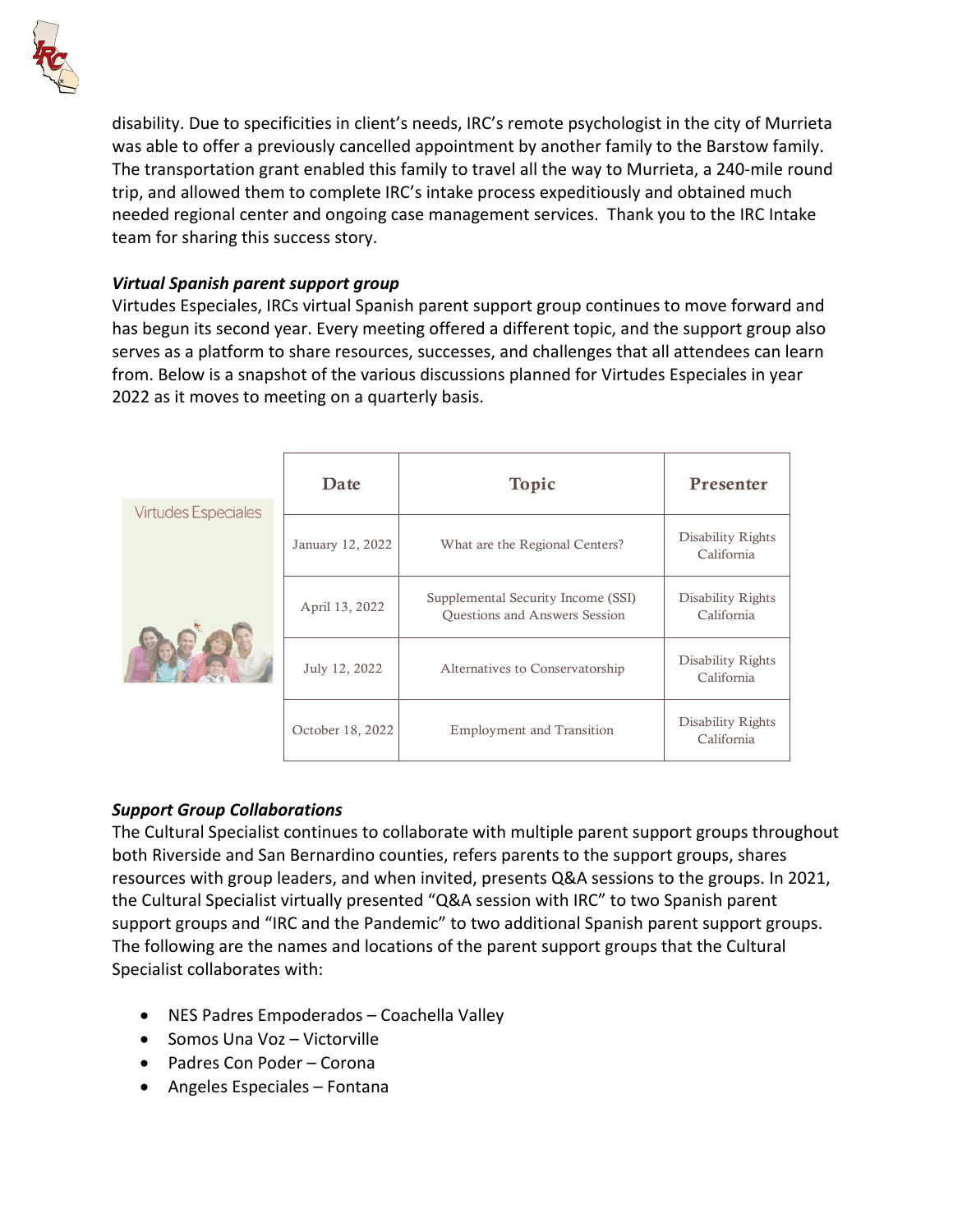

- Angeles con Futuro San Bernardino
- Broad Spectrum Broader Minds Moreno Valley
- Padres Excepcionales San Bernardino

#### *SAE Page on the IRC Website*

The Cultural Specialist in collaboration with the Community Engagement team, created and published a Service Access and Equity (SAE) page on IRCs website. The SAE page serves as an informational tool for both the IRC community and IRC staff. The SAE page provides information related to SAE efforts, SAE programs and projects, events available to clients and families with little to no services, a list of parent support groups, common abbreviations, a list of frequently asked questions, and links to legislation that support SAE efforts. You are invited to explore the SAE page which can be accessed by going to IRCs website at [inlandrc.org/SAE.](http://www.inlandrc.org/SAE)

#### *Cultural Competency SAE Grant Project*

IRCs SAE grant application for the "Cultural Competency – A Tool for Equity" project was approved by DDS and is currently ongoing. As of December 31, 2021, the team of facilitators tasked to get this project off the ground delivered five cultural proficiency trainings to community leaders and advocates via the Community of Practice C.L.A.S.E. platform, to IRC adult clients, and IRC staff. The goal of this project is to surround our clients with culturally proficient individuals and raise awareness to the importance of cultural competency when providing case management services. In 2022, there are cultural competency trainings scheduled for different audiences including IRC services providers, IRC staff, IRC adult clients, parents who have a child with an open case with IRC, the San Bernardino County Department of Child Support Services, and the San Bernardino County Department of Public Health. This grant also allowed for the delivery of a six-hour implicit bias training for IRC staff, which is scheduled for May 2022.

## *SAE Lab for IRC New Staff*

In 2021, the Cultural Specialist began meeting with IRC newly hired staff in what was titled, "New Staff SAE Lab." The purpose of the New Staff SAE Lab is to inform new IRC staff about what Service Access and Equity (SAE) entails, POS expenditures and disparities, SAE intraagency and interagency efforts, contributing factors and barriers to SAE tools to ensure equity, and how as part of the IRC team, they can join SAE efforts. The SAE Lab for new IRC staff is scheduled multiple times in 2022.

#### *CBO Collaborative*

The CBO Collaborative, a monthly meeting that brings together your Service Coordinators, the Cultural Specialist, and the CBOs who have a DDS funded SAE grant project to connect with IRCs underserved families, continues moving forward and has begun its third year. The CBO Collaborative serves as a team building platform to share success stories and discuss solutions to barriers that affect families that are difficult to reach and connect with much needed services. Typical attendance in 2021 for the CBO Collaborative ranged from 15 to 70 participants per meeting.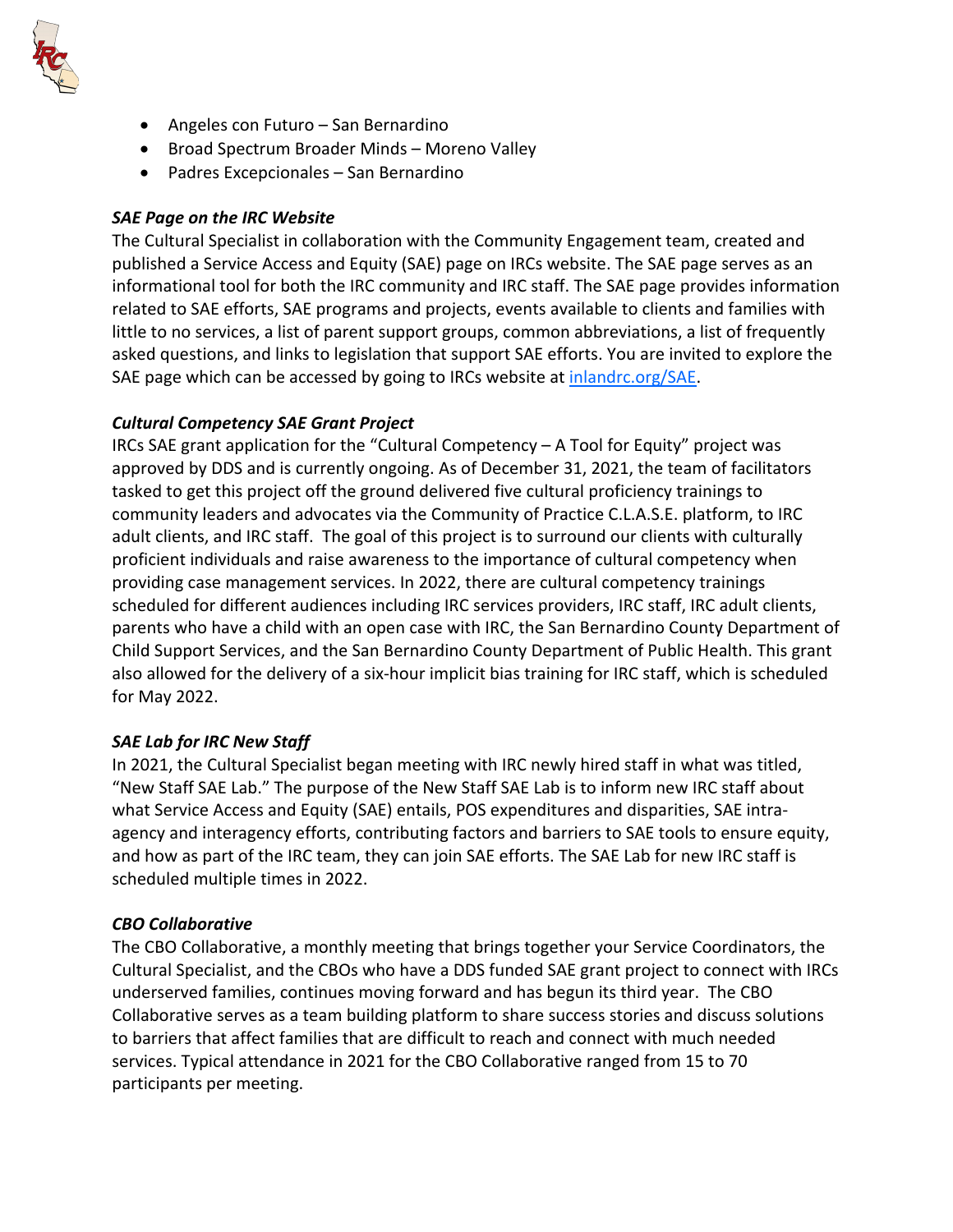

## *Disparity Link*

Disparity Link, the team of IRC staff from various departments and the Cultural Specialist continue to meet monthly and have begun their third year. This team discusses "all things disparity" including updates, SAE news, and success and challenges related to underserved families. This team shares resources and discusses solutions to trending barriers affecting IRCs underserved families. Each member of Disparity Link shares the information discussed at the monthly meeting with the rest of their colleagues and Program Manager. The intent is to help distribute latest and accurate SAE information across all departments at IRC. Typical attendance in 2021 for Disparity Link ranged from 10-18 participants.

# *"All Things Disparity" quarterly meetings*

The IRC Director of Community Services, the Director of School Age and Transition, the Community Engagement Program Manager, and the Cultural Specialist began meeting on a quarterly basis in August 2020 and continued to meet in 2021. The quarterly meeting provides a platform for the Cultural Specialist to share SAE news and updates, answer questions related to SAE projects and goals, and obtain feedback and suggestions related to challenges that impact SAE related efforts. Please note that this is an intra-agency meeting.

## **Outreach and Partnerships, Communication, and Training**

## *Outreach and Partnerships: Community Engagement Unit*

Inland Regional Center's has a Community Engagement unit. This team includes two Consumer Support Technicians, three Consumer Advocates, a Public Relations Specialist, a Cultural Specialist, and is led by a Program Manager. This team is growing and is currently working on filling a new Cultural Specialist position which will focus on service access and equity efforts for IRCs Deaf and Hard of Hearing community. The Community Engagement team attends outreaches throughout both Riverside and San Bernardino counties to meet clients and families and to spread the word of who, how, and why IRC serves. Due to the pandemic, outreach events were attended on virtual platforms only. Many of our outreach opportunities come from IRCs partnerships in the community. IRC strives to build relationships with Community Partners that serve the ID/DD community in both Riverside and San Bernardino County. The following is a list of IRCs community partners:

- Access Non-Profit Center
- Autism Society Inland Empire (ASIE)
- Disability Rights California (DRC)
- Familias First
- Office of Clients' Rights Advocacy (OCRA)
- Padres Con Ganas
- Prep it Forward
- San Bernardino County Sheriff's Department
- State Council on Developmental Disabilities (SCDD)
- Team of Advocates for Special Kids (TASK)
- University of California Riverside (UCR)/SEARCH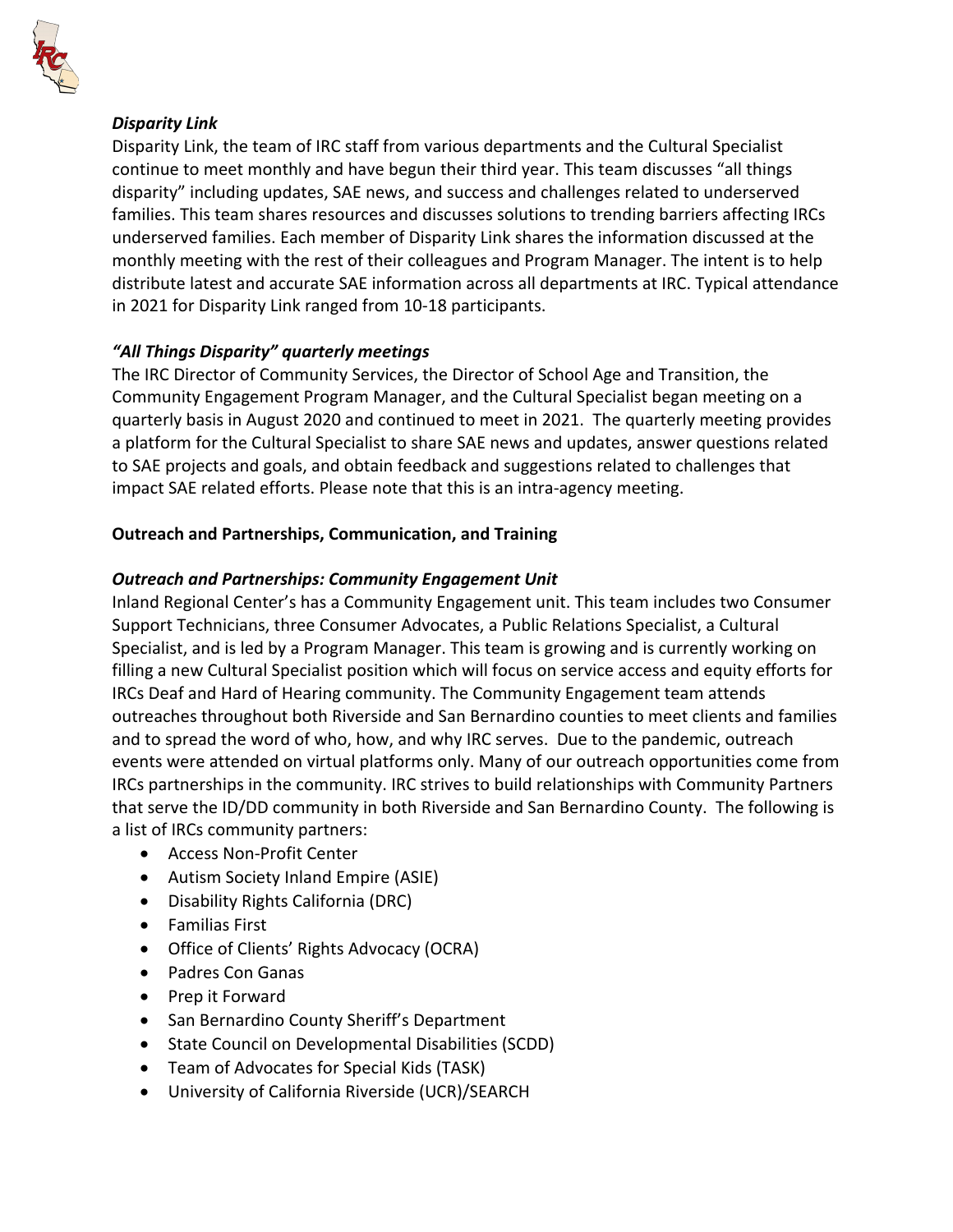

- Parent Support Groups
	- o Corona
	- o Fontana
	- o Moreno Valley
	- o Palm Desert
	- o Rialto
	- o San Bernardino
	- o Victorville

#### *Communication: IRC Website, Newsletter, and Social Media*

IRC has an English and Spanish website that is managed, updated, and overseen by the Community Engagement Unit. The website averages 250k visits annually and as of March 25, 2022, the constant contact has 8,051 subscribers. We invite and encourage everyone to view IRCs website using these links:

- English –<https://www.inlandrc.org/>
- Spanish –<https://www/inandrc.org/es/>

The IRC quarterly newsletter was remodeled, rebranded and re-launched in July 2020. Receive email updates and stay up to date on all things IRC by subscribing to IRCs newsletter using this link:<https://www.inlandrc.org/sign-up/>

IRCs social media is popular with Facebook at 10,390 followers, up from 9,916 the previous year and a 100% response rate within one hour:<https://www.facebook.com/InlandRegionalCenter/>

Instagram has 2,088 followers, an increase of 110% from 2020: <https://www.instagram.com/inlandregionalcenter/>

Twitter has 1,089 followers and showed no decrease or increase in followers: <https://twitter.com/inlandregional>

#### *Training*

In response to the pandemic, IRCs Training and Development Unit began offering virtual trainings to new and current IRC staff, IRC Service Providers, and Consumers and families. The following is a list reflecting these efforts:

- Virtual Service Provider Trainings
- LMS portal for Parents live with SDP Orientation
- Virtual all staff training and new staff orientation
- Virtual Parent/Family/Consumer Trainings

## **Other Outreach and Advocacy Efforts**

*Aktion Club*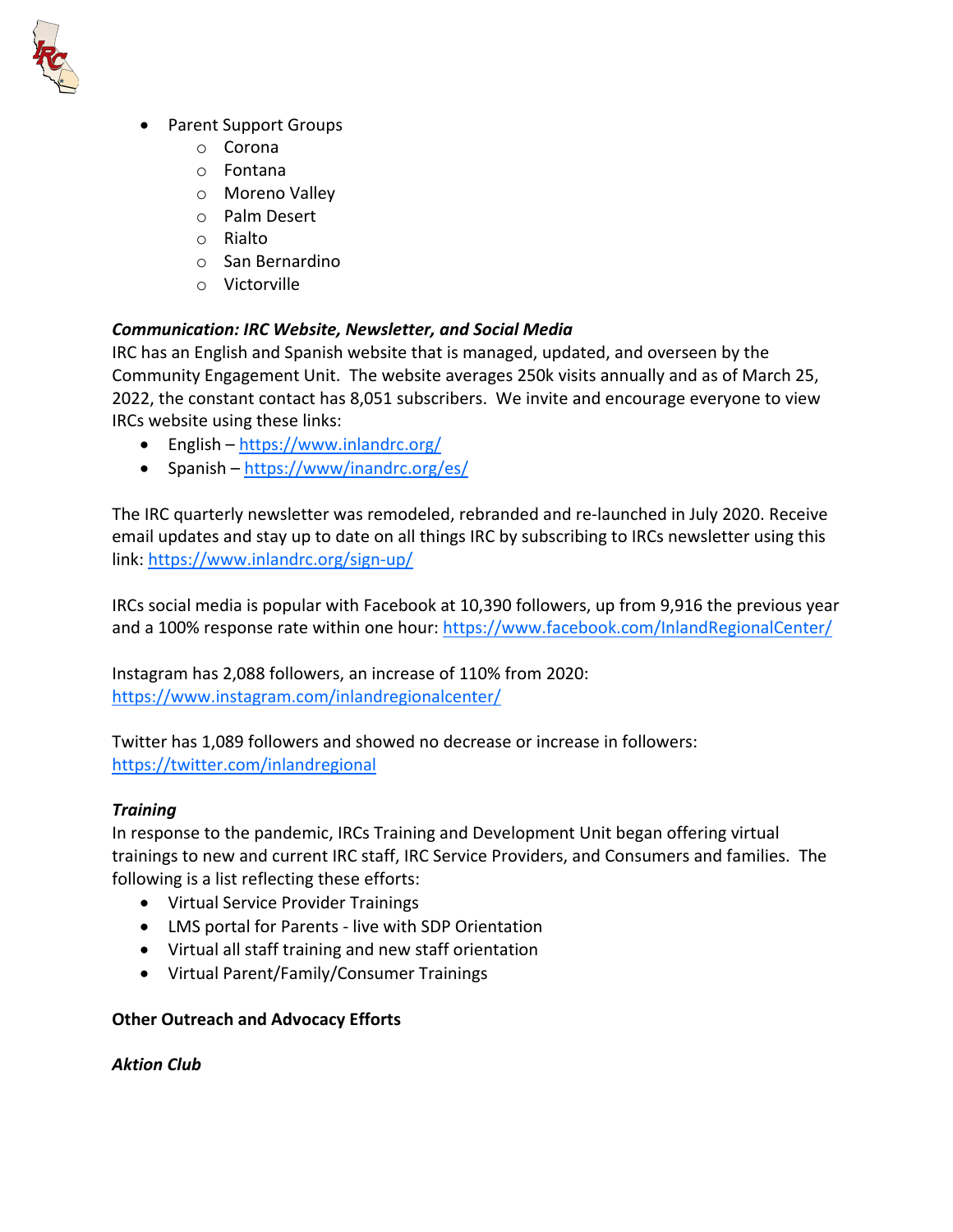

In 2020, the Aktion Club met on a quarterly basis with a focus on leadership training and skills for clients. Unfortunately, the Aktion Club was discontinued in 2021 due to a lack of interest. No clients, other than IRC Client Advocates, attended any meetings as scheduled over the previous year.

#### *"Hang Out"*

Hang Out began in response to the COVID 19 pandemic. It is a virtual gathering led by one of IRCs Consumer Advocates and the group meets weekly for 1.5 hours. Hang Out began in April 2020 and continues with great attendance today. The average attendance has been 100+ clients. The considerable benefit was Blythe and Coachella Valley clients who have been able to join the weekly meetings. Hang Out topics and conversations have focused on socialization in a pandemic and have created their agendas based on the wants of attendees. Additionally, on February 10, 2022, IRCs Cultural Specialist presented the POS disparity Power Point to Hang Out attendees and welcomed their input. Input collected can be found on page seven of this report.

#### *Grassroots Day*

Every year, all 21 regional centers attend Grassroots Day at the capitol in Sacramento. In 2021 this event occurred on a virtual platform. Grassroots Day is an event organized by the Association of Regional Center Agencies (ARCA). This event provides Regional Center teams the opportunity to meet with multiple legislators and advocate for client needs. It is an opportunity to discuss the barriers and challenges that clients, families, regional centers, and service providers face. In 2022, IRC will add a parent to the Grassroots Day Team. This will help provide legislators with the parent perspective and the parent with a platform to advocate.

#### **Challenges and Barriers related to SAE**

## *POS disparity data highlights*

In previous years, IRCs service access and equity efforts focused on three major areas, clients with a primary diagnosis of Autism, clients whose primary language is Spanish, and clients of Hispanic ethnicity. In 2021, IRC partnered with CBO, Access Non-Profit Center, who joined IRCs efforts with their Parenting Black Children program which focuses their service access and equity efforts on underserved Black/African American families. The information provided below summarizes the data for the SAE focus groups.

#### **Autism**

The 2020/2021 POS data shows that IRC served 14,129 clients with a primary diagnosis of Autism, 9,315 clients received services, and 4,814 or 34.1% did not receive services purchased by IRC. In one year, there was a growth of 1,655 new clients with a primary diagnosis of Autism. When the data is compared to fiscal year 2019/2020, the disparity gap increased by 4.5%.

## *Black/AA*

The POS data for fiscal year 2020/2021 shows that IRC served 4,115 Black/ African American clients, 3,002 clients received services and 1,113 or 27.1% of clients did not receive services purchased by IRC. In one year, there was a growth of 112 new clients that identified as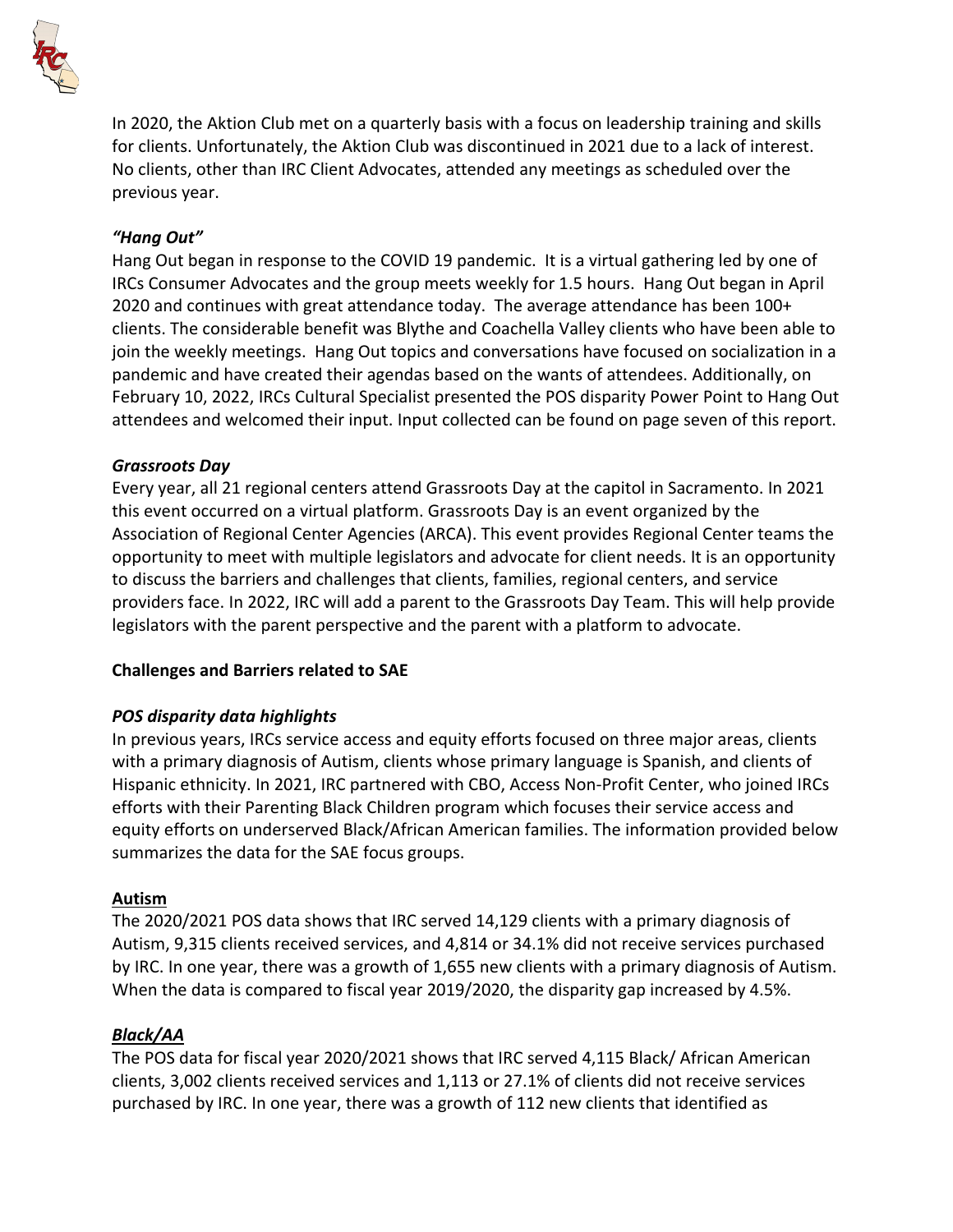

Black/African American, and data comparison to the previous year shows a 3.9% increase in disparity.

## *Hispanic*

The 2020/2021 POS data shows that IRC served 16,365 clients of Hispanic Ethnicity, 11,536 clients received services and 4,829 or 29.5% did not receive services purchased by IRC. In one year, there was a growth of 377 new clients that identified as Hispanic, and data comparison to the previous year shows that the disparity gap increased by 3.4%.

# *Monolingual Spanish Speakers*

The 2020/2021 POS data shows that IRC served 7,819 clients whose primary language is Spanish, 5,940 clients received services and 1,879 or 24% did not receive services purchases by IRC. In one year, there was a growth of 98 new clients whose primary language is Spanish, and when compared to data from 2019/2020, the disparity gap increased by 2.5%. When looking at Hispanic and monolingual Spanish disparity data it's important to consider that clients who identify their ethnicity as Hispanic are not necessarily Spanish speaking clients and many Hispanics identify their primary language as English. English speaking Hispanics may be bilingual or may in fact not speak Spanish at all.

Fiscal year 2020/2021 data shows that disparity gaps increased across all clients regardless of ethnicity, age, or diagnosis. It is important to note that IRCs service access and equity efforts including CBO partnerships focus on serving all clients regardless of age, ethnicity, primary language, and diagnosis. There is a lot of work to be done in relation to underserved clients and IRC will continue to gear its SAE programs, efforts, and partnerships towards closing the disparity gap.

| <b>Autism</b>                  | <b>Black/African</b><br><b>American</b> | <b>Hispanic</b>                | <b>Monolingual</b><br><b>Spanish Speakers</b> |
|--------------------------------|-----------------------------------------|--------------------------------|-----------------------------------------------|
| •Total clients                 | •Total clients                          | •Total clients                 | •Total clients                                |
| •14,129                        | •4.115                                  | •16,365                        | •7.819                                        |
| $•$ Growth                     | $\bullet$ Growth                        | $\bullet$ Growth               | $•$ Growth                                    |
| •1,655 new clients             | •112 new clients                        | •377 new clients               | •98 new clients                               |
| $\bullet$ No POS               | $\bullet$ No POS                        | $\bullet$ No POS               | •No POS                                       |
| $•4,814 = 34.1\%$              | $•1,113 = 27.1\%$                       | $•4,829 = 29.5%$               | $•1,879 = 24%$                                |
| ●4.5% increase in<br>disparity | •3.9% increase in<br>disparity          | •3.4% increase in<br>disparity | •2.5% increase in<br>disparity                |

# *Expenditure data highlights*

In fiscal year 2020/2021 IRC utilized over 583 million dollars on purchasing services for clients. These funds include services for clients of all ages, all ethnicities, across both Riverside and San Bernardino counties. The POS report is available, and we highly encourage everyone to review the report in its entirety. The POS report includes data that shows expenditures by age, ethnicity, diagnosis, primary language, and residence. The POS report also breaks down the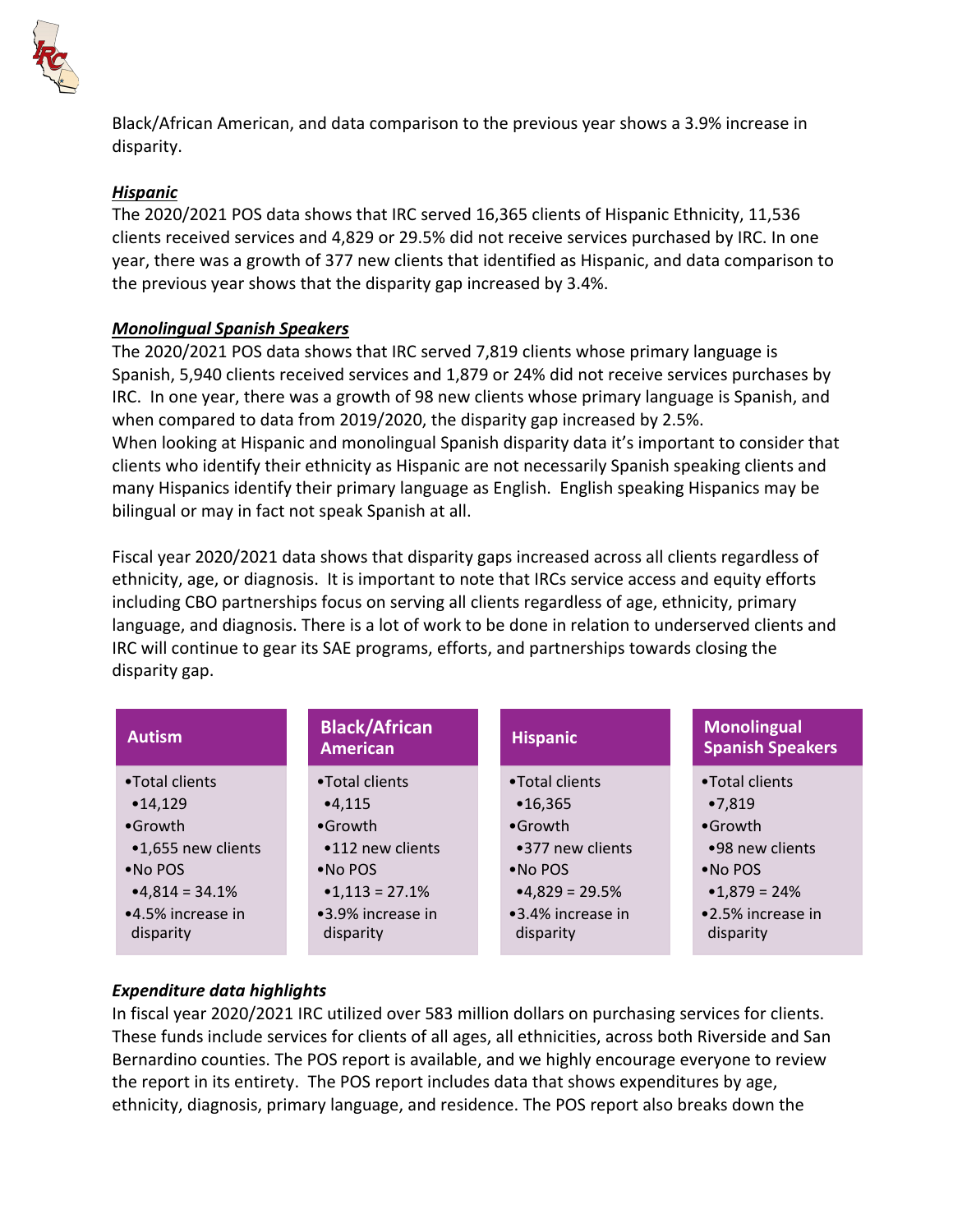

number of clients that received services purchased by IRC and the number of clients who did not. You can find the report by visiting our website at inlandrc.org, click on the accountability tab, find the transparency section, open the purchase of service tab where you will find the POS Disparity Data posted by year.

- ENGLISH - [https://www.inlandrc.org/wp-content/uploads/2022/01/IRC-POS-Disparity-](https://www.inlandrc.org/wp-content/uploads/2022/01/IRC-POS-Disparity-Data-Reports-2020-2021-2.pdf)[Data-Reports-2020-2021-2.pdf](https://www.inlandrc.org/wp-content/uploads/2022/01/IRC-POS-Disparity-Data-Reports-2020-2021-2.pdf)
- SPANISH - [https://www.inlandrc.org/wp-content/uploads/2022/01/IRC-POS-Disparity-](https://www.inlandrc.org/wp-content/uploads/2022/01/IRC-POS-Disparity-Data-Reports-2020-2021-2-Sp.pdf)[Data-Reports-2020-2021-2-Sp.pdf](https://www.inlandrc.org/wp-content/uploads/2022/01/IRC-POS-Disparity-Data-Reports-2020-2021-2-Sp.pdf)

According to POS data, the largest disparity group that IRC serves is of Hispanic ethnicity ages 3- 21. Hispanic clients ages 3-21 per capita expenditures were \$6,604 compared to \$7,428 per capita expenditures for White clients, a difference of \$824 per client. The Hispanic cohort, all ages, utilized 68.5% of their authorized services compared to 69.2% utilization of authorized services by White clients; however, Hispanic clients of all ages per capita authorized services were \$17,541 compared to \$33,894 per capita authorized services for White clients; a difference of \$16,353 per client.

## *Other Data Related to SAE*

Clients that identify their primary language as Spanish are IRCs second largest group served, with a total of 7,814 clients. Looking at POS data over the past five years, the number of clients who identify Spanish as their primary language has decreased by almost half of each previous year. Here is a representation of this cohort.



## *Client Growth and Staff Growth*

In December 2020 IRC had 40,101 open cases throughout both Riverside and San Bernardino counties. In December of 2021 IRC had 42,176 open cases. This was a growth of 2,075 new cases in one year, an average of 173 new cases per month.

During fiscal year 2020/2021, IRC faced the challenge of filling 40 vacant positions. As of June 2021, IRC filled all 40 positions and an additional nine. In December of 2020, IRC had a team of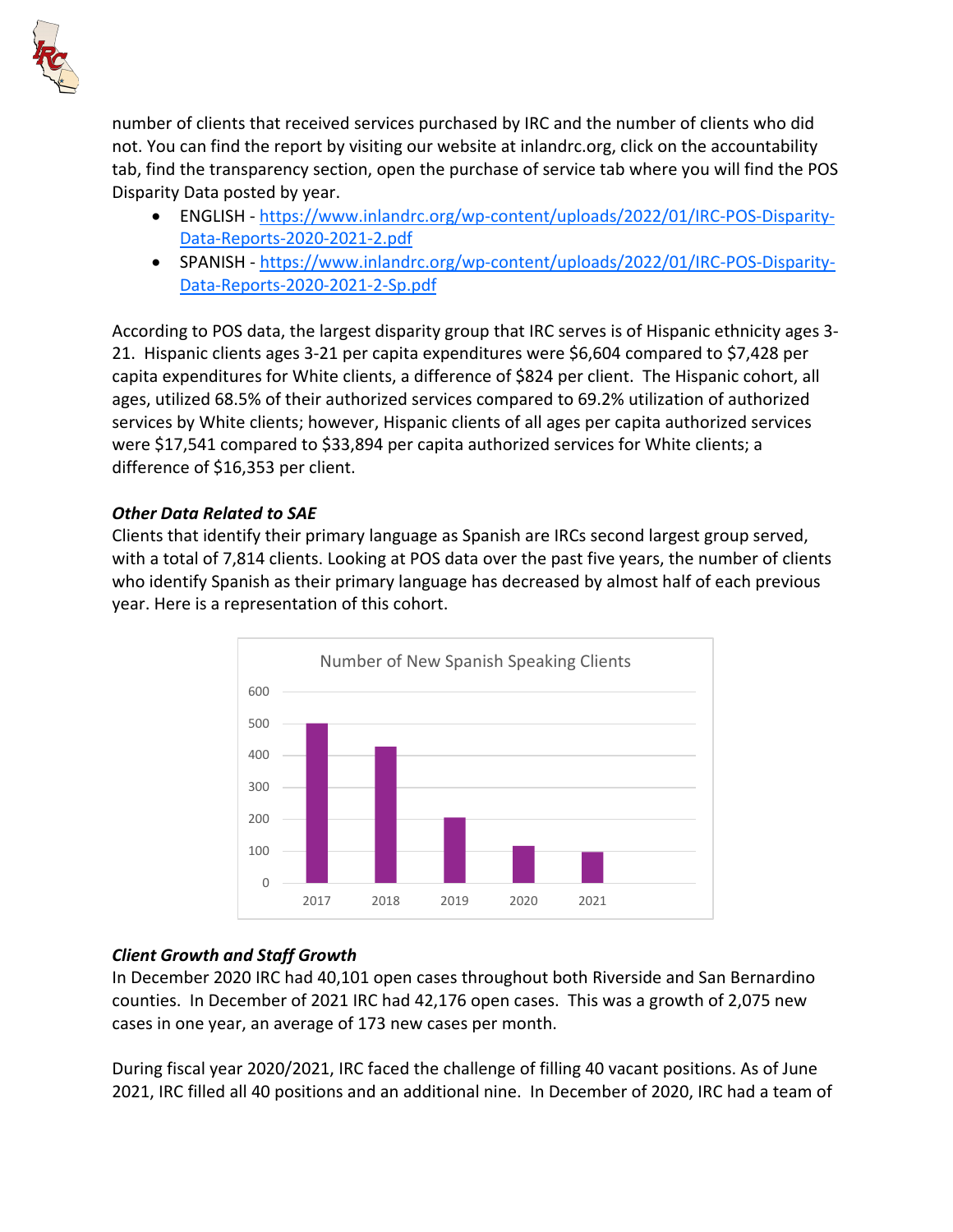

779 staff members and one year later in December of 2021, IRC had 787. This is an increase of only 8 staff members. IRC has multiple vacant positions and is currently hiring to add passionate and dedicated professionals to its workforce. If you or someone you know are interested in joining IRCs team and for more information about career opportunities and how to apply, please visit IRCs website at [inlandrc.org/careers/.](http://www.inlandrc.org/careers/)

# *IRC Community and IRC Systemic Challenges and Barriers*

The Pandemic created unforeseen challenges, many of which we are all still experiencing. The 2020/2021 data shows that the disparity gap increases impacted clients of all ethnicities, all ages, and all diagnoses. Some unprecedented and likely barriers that contributed to the increase in disparity include but are not limited to:

- IRC Vendors closing their businesses due to financial impacts from the pandemic
- IRC Vendors were unable to provide services due pandemic restrictions
- Number of cases per Service Coordinator continued to climb throughout the pandemic
- IRC faced unanticipated staff turnover
- In 2020/2021 the way to stay connected relied greatly on technology which many families did not have access to or the proper knowledge on how to utilize it

The IRC community continues to face systemic barriers and barriers resulting from the pandemic. The IRC community continues to be challenged with the lack of understanding of IRC services, the Regional Center system, the eligibility criteria, and the appeal process. Transportation continues to be a barrier for families living in rural areas and those facing financial hardships. Childcare is another common barrier, particularly with families where the client has siblings of childcare age. Respite services are often challenging to fulfill due to misinformation regarding respite hours, who is and who is not eligible to be the provider of choice for families requesting a personal/private provider, the lack of vendors in less populated communities, and vendor rates that IRC is mandated to offer its Service Providers. Reports of families having difficulty communicating with their Service Coordinator is less common now than in past years but is still a barrier among families that do not speak English or that do not use email as a form of communication. The pandemic continues to be a barrier for IRC families and has impacted IRC and generic service delivery.

As an agency, IRC faces barriers such as the caseload ratio. Our Service Coordinators are managing caseloads higher than what is stated in the Lanterman Act. Most Service Coordinators at IRC carry a caseload of 70-85 and some 90-110 clients. Our continuous growth in new and transfer cases makes it challenging for IRC to hire enough staff to cover the over 41,000 active cases we currently have. The large geographic area that IRC covers, which includes both Riverside and San Bernardino counties, a total of over 27,000 square miles, is often challenged by a lack of contracted vendors to provide services in rural and less populated areas. The pandemic continues to contribute to these barriers. Another barrier that impacts POS delivery are median rates. Median rates are mandated by the state of California. IRCs rates fall below the statewide median rates, and this is discouraging and challenging for new vendors and vendors with innovative programs. Other regional centers can offer higher rates to service providers, resulting in many vendors providing their services in other counties, outside of IRCs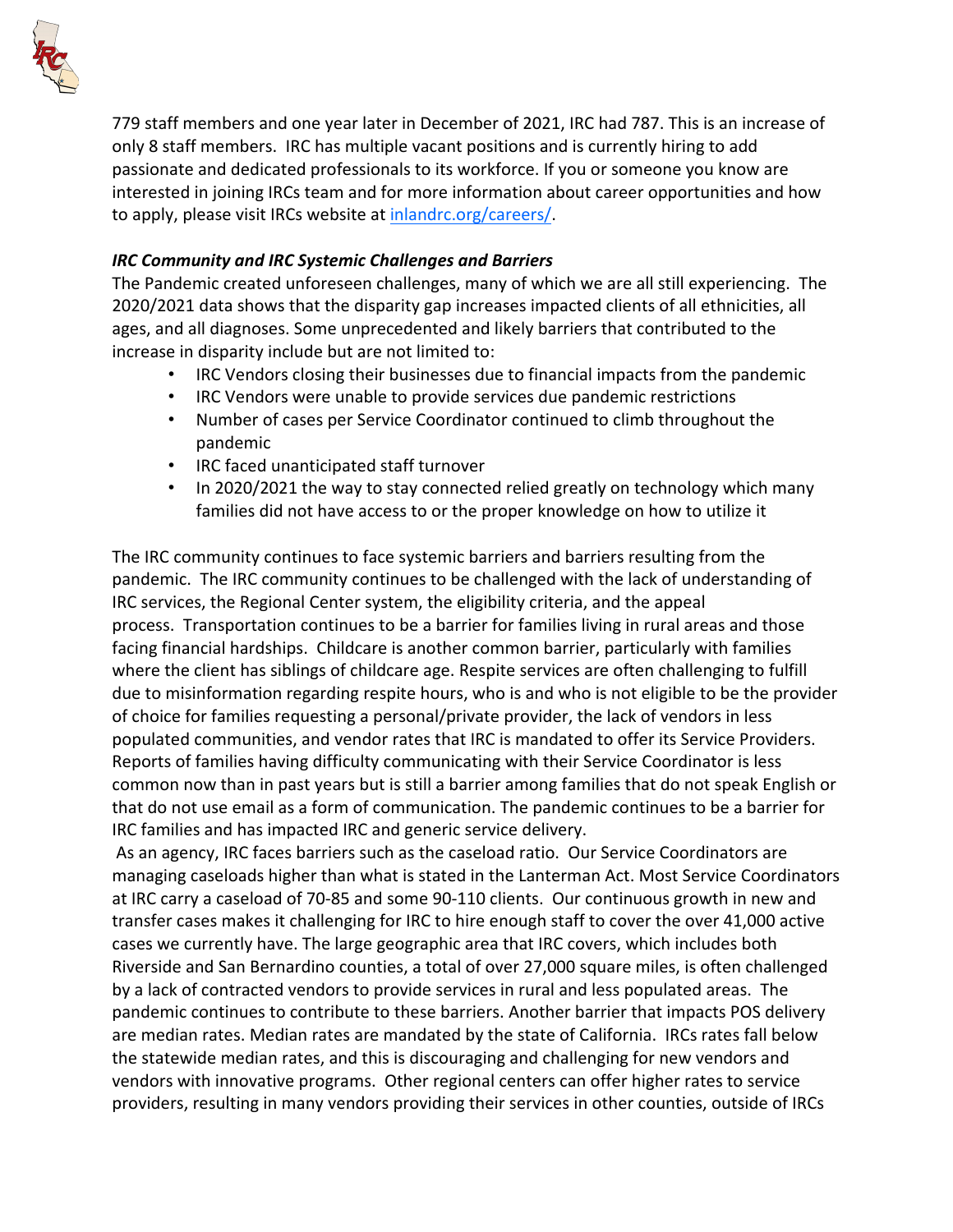

coverage area. The examples below show how much lower IRCs rates are than statewide median rates. The last time rates were updated was in 2016. Median rates and a different rate methodology continue to be part of the discussion between DDS and the Regional Centers. We encourage the IRC community to join IRCs efforts to attract more services for clients, specifically those living in rural and lower populated areas, to continue the conversation by contacting their local and state legislators.

| <b>Service Code</b> | <b>Type of Service</b>                       | <b>2016 Statewide Median</b><br><b>Hourly Rates</b> | <b>2016 IRC</b><br><b>Hourly Rates</b> |
|---------------------|----------------------------------------------|-----------------------------------------------------|----------------------------------------|
| 062                 | <b>Personal Assistant</b>                    | \$16.16                                             | \$12.61                                |
| 110                 | Supplemental Day Services<br>Program Support | \$13.08                                             | \$10.28                                |
| 605                 | Adaptive Skills Trainer                      | \$45.26                                             | \$17.29                                |
| 642                 | Interpreter                                  | \$40.86                                             | \$28.62                                |
| 880                 | Transportation - Additional<br>Component     | \$22.22                                             | \$9.97                                 |

# **2021/2022 Projected Goals Related to Service Access and Equity**

- A 6-hour Implicit Bias training will be delivered to IRC Staff in May 2022 and will be scheduled in the future as directed by DDS.
- The Cultural Competency A Tool for Equity SAE Grant Project is scheduled to end on May 31, 2022. Future Cultural Competency trainings will continue to be scheduled for IRC Staff, Service Providers, IRCs Board of Trustees, and community partners.
- The Cultural Specialist will start new parent support groups in the community. Specific target areas for potential support groups once it's deemed safe to meet in person, is a support group in the city of Chino and or Ontario, and one in collaboration with San Bernardino Unified School District and or zero POS parent support group in collaboration with DRC/OCRA.
- Coordinate a "How to Provide Public Input" training session for IRC stakeholders delivered by DRC.
- The Cultural Specialist will continue to host and grow the Virtudes Especiales, IRCs virtual Spanish parent support group.
- The Cultural Specialist in collaboration with IRCs Training and Development Unit, will continue delivering an overview on disparity called "Service Access and Equity" to all newly hired staff.
- IRC will continue attending outreach events and providing trainings to the IRC community and community partners. IRC will continue to build new partnerships throughout its catchment area that focus on connecting with current and potential IRC families.